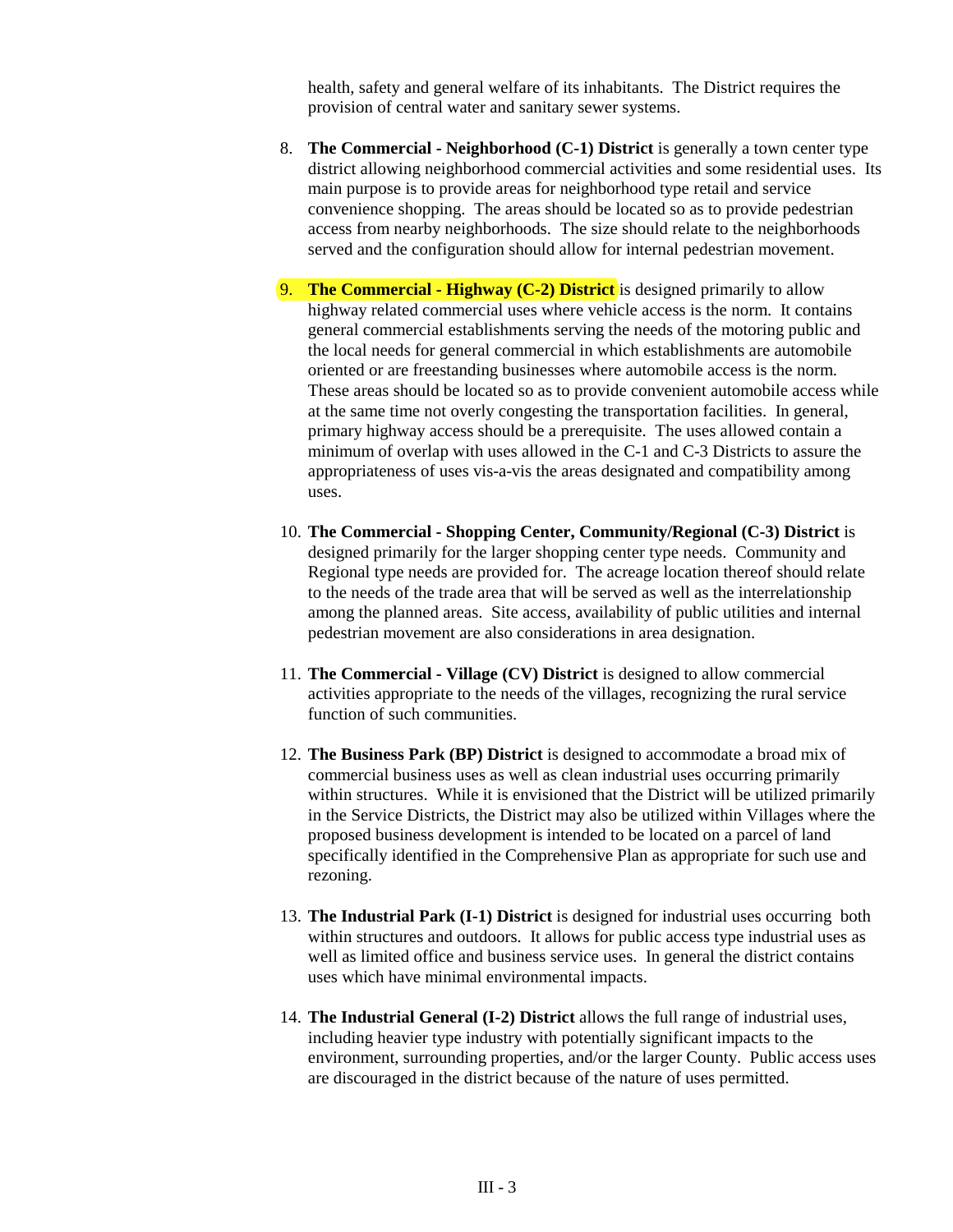| See Page III-4 for Key                                                        |                         |              |              |              |           |                |                |                        |              |              |              |                                             |                        |                             |                 |                        |              |                 |                 |
|-------------------------------------------------------------------------------|-------------------------|--------------|--------------|--------------|-----------|----------------|----------------|------------------------|--------------|--------------|--------------|---------------------------------------------|------------------------|-----------------------------|-----------------|------------------------|--------------|-----------------|-----------------|
|                                                                               | <b>SITE</b>             | RC           |              | $RA$ $RR-2$  |           |                |                |                        |              |              |              | V   R-1   R-2   R-3   R-4   TH $ $ GA   MDP | $C-1$                  | $C-2$                       | $C-3$           | $\mathbf{C}\mathbf{V}$ | <b>BP</b>    | $I-1$           | $I-2$           |
|                                                                               | <b>PLAN</b>             |              |              |              |           |                |                |                        |              |              |              |                                             |                        |                             |                 |                        |              |                 |                 |
|                                                                               |                         |              |              |              |           |                |                |                        |              |              |              |                                             |                        |                             |                 |                        |              |                 |                 |
| 3-301 RESIDENTIAL USES                                                        |                         |              |              |              |           |                |                |                        |              |              |              |                                             |                        |                             |                 |                        |              |                 |                 |
| (CATEGORY 1)                                                                  |                         |              |              |              |           |                |                |                        |              |              |              |                                             |                        |                             |                 |                        |              |                 |                 |
| 1. Residential Development                                                    |                         |              |              |              |           |                |                |                        |              |              |              |                                             |                        |                             |                 |                        |              |                 |                 |
| a. Dwelling, Single Family                                                    |                         |              |              |              |           |                |                |                        |              |              |              |                                             | $\overline{P^{23}}$    |                             |                 |                        |              |                 |                 |
| Detached                                                                      |                         | P            | $\mathbf{P}$ | $\mathbf{P}$ | P         | P              | P              | P                      | $\mathbf P$  | P            |              |                                             | <b>SP</b>              | $\sqrt{P^{23}}$             | P <sup>23</sup> | P/SE                   |              | P <sup>23</sup> | P <sup>23</sup> |
| b. Dwelling, Single Family                                                    |                         | <b>SE</b>    | <b>SE</b>    | <b>SE</b>    | $\rm SE$  | $\overline{C}$ | $\overline{C}$ | $\overline{c}$         | $\mathsf{C}$ | $\mathbf{P}$ | $\mathbf{P}$ |                                             |                        |                             |                 |                        |              |                 |                 |
| Attached                                                                      | Χ                       | $\mathsf{C}$ | $\mathsf{C}$ | $\mathsf{C}$ | C         |                |                |                        |              |              |              |                                             |                        |                             |                 | P/SE                   |              |                 |                 |
| c. Dwelling, Multi-Family                                                     | X                       |              |              |              |           |                |                |                        |              | P            | ${\bf P}$    |                                             |                        |                             |                 | P/SE                   |              |                 |                 |
| d. Dwelling above Commercial                                                  | X                       |              |              |              |           |                |                |                        |              |              |              |                                             | <b>SE</b>              |                             |                 | P/SE                   |              |                 |                 |
| 2. Dwelling, Manufactured                                                     |                         | А            | $P**$        | A            | А         | А              | A              | A                      | A            |              |              | P(1)                                        |                        |                             |                 |                        |              |                 |                 |
| 3. Accessory Dwelling Unit                                                    |                         | A            | A            | A            | A         | A              | A              | A                      |              |              |              |                                             |                        |                             |                 |                        |              |                 |                 |
| 4. Dwelling Duplex                                                            |                         | <b>SE</b>    | <b>SE</b>    | <b>SE</b>    | <b>SE</b> | <b>SE</b>      | $\rm SE$       | <b>SE</b>              |              |              |              |                                             |                        |                             |                 |                        |              |                 |                 |
|                                                                               |                         |              |              |              |           |                |                |                        |              |              |              |                                             | (1) Site plan required |                             |                 |                        |              |                 |                 |
| 3-302 RESIDENTIAL BUSINESS (CATEGORY 2)                                       |                         |              |              |              |           |                |                |                        |              |              |              |                                             |                        |                             |                 |                        |              |                 |                 |
| 1. Minor Home Occupations                                                     |                         | A            | A            | А            | A         | A              | А              | A                      | А            | А            | А            | A                                           | А                      | (A)                         | А               | А                      |              | А               | А               |
| 2. Major Home Occupations                                                     |                         | SP           | SP           | SP           | SP        | SP             | SP             | SP                     | SP           | SP           | SP           | SP                                          | <b>SP</b>              | <b>SP</b>                   | SP              | <b>SP</b>              |              | SP              | SP              |
|                                                                               |                         | A            | A            | А            | A         | A              | A              | A                      | A            | A            | A            | A                                           | A                      | (A)                         | A               | A                      |              | А               | A               |
| 3. Family Day Homes                                                           |                         | SP           | SP           | SP           | SP        | SP             | SP             | SP                     | SP           | SP           | SP           | SP                                          | SP                     | <b>SP</b>                   | SP              | SP                     |              | <b>SP</b>       | SP              |
| 3-303 TRANSIENT HOUSING (CATEGORY 3)                                          |                         |              |              |              |           |                |                |                        |              |              |              |                                             |                        |                             |                 |                        |              |                 |                 |
| 1. Hotel, Motel                                                               | X<br>X                  | ${\rm SP}$   | $S\!P$       |              | SP        |                |                |                        |              |              |              |                                             | SP                     | P                           | <b>SE</b>       |                        | <b>SE</b>    | <b>SE</b>       |                 |
| 2. Tourist Home/Boarding House                                                |                         |              |              |              |           |                |                |                        |              |              |              |                                             |                        |                             |                 |                        |              |                 |                 |
| 3-304 COMMUNITY USES (CATEGORY 4)<br>(1. Meeting Halls for social, fraternal, |                         |              |              |              |           |                |                |                        |              |              |              |                                             |                        |                             |                 |                        |              |                 |                 |
|                                                                               |                         |              |              |              |           |                |                |                        |              |              |              |                                             |                        |                             |                 |                        |              |                 |                 |
| civic, public and similar<br>organizations                                    | X                       |              | SP           |              | SP        |                |                |                        |              |              |              |                                             | P                      | $\mathbf{P}$                |                 |                        | P            | <b>SE</b>       | SE              |
| 2. Any recreational or social uses                                            |                         |              |              |              |           |                |                |                        |              |              |              |                                             |                        |                             |                 |                        |              |                 |                 |
| operated by a non-profit                                                      |                         |              |              |              |           |                |                |                        |              |              |              |                                             |                        |                             |                 |                        |              |                 |                 |
| organization where membership is                                              |                         |              |              |              |           |                |                |                        |              |              |              |                                             |                        |                             |                 |                        |              |                 |                 |
| limited to residents of nearby                                                |                         |              |              |              |           |                |                |                        |              |              |              |                                             |                        |                             |                 |                        |              |                 |                 |
| residential areas                                                             | Χ                       | SP           | SP           | SP           | SP        | SP             | SP             | $\rm SP$               | SP           | <b>SP</b>    | SP           | SP                                          |                        |                             |                 |                        |              |                 |                 |
| 3. Any recreational or social uses                                            |                         |              |              |              |           |                |                |                        |              |              |              |                                             |                        |                             |                 |                        |              |                 |                 |
| approved as part of a subdivision                                             |                         |              |              |              |           |                |                |                        |              |              |              |                                             |                        |                             |                 |                        |              |                 |                 |
| or site plan and operated for use                                             |                         |              |              |              |           |                |                |                        |              |              |              |                                             |                        |                             |                 |                        |              |                 |                 |
| of residents only                                                             | X                       | $\mathbf{P}$ | ${\bf P}$    | $\mathbf P$  | ${\bf P}$ | P              | $\mathbf{P}$   | $\mathbf P$            | $\mathbf P$  | P            | $\mathbf{P}$ | P                                           |                        |                             |                 |                        |              |                 |                 |
| 3-305 EDUCATIONAL USES (CATEGORY 5)                                           |                         |              |              |              |           |                |                |                        |              |              |              |                                             |                        |                             |                 |                        |              |                 |                 |
| 1. Preschool/Nursery School                                                   | X                       | SP           | SP           | SP           | SP        | SP             | SP             | SP                     | SP           | SP           | SP           | SP                                          | P                      | $\vert P \vert$             | P               |                        | А            | SP              |                 |
| 2. Primary School                                                             | X                       |              | <b>SE</b>    | <b>SE</b>    | <b>SE</b> | <b>SE</b>      | <b>SE</b>      | <b>SE</b>              | <b>SE</b>    |              |              |                                             | <b>SE</b>              |                             |                 |                        |              |                 |                 |
| 3. Secondary/Advanced School                                                  | X                       |              | SE           | <b>SE</b>    |           | <b>SE</b>      | <b>SE</b>      | <b>SE</b>              | <b>SE</b>    |              |              |                                             |                        |                             |                 |                        |              |                 |                 |
| 4. a. Technical School, Indoor, 20,000 sq.                                    |                         |              |              |              |           |                |                |                        |              |              |              |                                             |                        |                             |                 |                        |              |                 |                 |
| ft. or less in size                                                           | X                       |              | <b>SE</b>    |              |           |                |                |                        |              |              |              |                                             | P                      | $\left  \mathbf{P} \right $ |                 | SP/SE                  | P            |                 | $A/SP$ $A/SP$   |
| b. Technical School, Indoor, greater than                                     |                         |              |              |              |           |                |                |                        |              |              |              |                                             |                        |                             |                 |                        |              |                 |                 |
| $20,000$ sq. ft. in size                                                      | X                       |              | <b>SE</b>    |              |           |                |                |                        |              |              |              |                                             | SP                     | $\left  \mathbf{P} \right $ |                 | SP/SE                  | P            | A/SP            | A/SP            |
| 5. Technical School, Outdoor                                                  | $\overline{\mathbf{X}}$ | <b>SE</b>    | SE           |              |           |                |                |                        |              |              |              |                                             |                        | SE.                         |                 |                        | SP           | <b>SE</b>       |                 |
| 6. College/University                                                         | $\overline{X}$          |              | SE           |              |           |                | SE SE          |                        |              |              |              |                                             |                        |                             |                 |                        | $\mathbf{P}$ |                 |                 |
| 7. Dormitory, fraternity/sorority                                             |                         |              |              |              |           |                |                |                        |              |              |              |                                             |                        |                             |                 |                        |              |                 |                 |
| house or other residential facilities                                         |                         |              |              |              |           |                |                |                        |              |              |              |                                             |                        |                             |                 |                        |              |                 |                 |
| for use by students, faculty or other                                         |                         |              |              |              |           |                |                |                        |              |              |              |                                             |                        |                             |                 |                        |              |                 |                 |
| affiliated with an educational                                                |                         |              |              |              |           |                |                |                        |              |              |              |                                             |                        |                             |                 |                        |              |                 |                 |
| institution                                                                   | Χ                       |              | SP           | SP           |           | SP             | SP             |                        |              |              |              |                                             |                        |                             |                 |                        |              |                 |                 |
| 3-306 INSTITUTIONAL USES (CATEGORY 6)                                         |                         |              |              |              |           |                |                |                        |              |              |              |                                             |                        |                             |                 |                        |              |                 |                 |
| 1. a. Day Care Center, Child or Adult                                         | X                       | SP           | SP           | SP           | SP        | SP             | SP             | SP                     | SP           | SP           | SP           | <b>SP</b>                                   | P                      | P                           | P               | P                      | А            | SP              |                 |
| 1. b. Place of Worship                                                        | X                       | SP           | SP           | <b>SP</b>    | SP        | SP             | ${\rm SP}$     | ${\rm SP}$             | SP           |              |              |                                             | SP                     | <b>SP</b>                   | SP              | SP/SE                  |              |                 |                 |
| 2. Monastery, retreat or similar                                              |                         |              |              |              |           |                |                |                        |              |              |              |                                             |                        |                             |                 |                        |              |                 |                 |
| religious residential facility                                                | X                       | ${\rm SP}$   | SP           | SP           |           |                |                |                        |              |              |              |                                             |                        |                             |                 |                        |              |                 |                 |
| 3. Residential Care Facility                                                  | $\overline{X}$          |              | SP           | SP           | SP        | ${\rm SP}$     | ${\rm SP}$     | ${\rm SP}$             | SP           | $\rm SP$     |              |                                             |                        |                             |                 |                        |              |                 |                 |
| 4. Medical Care Facility, Minor,                                              |                         |              |              |              |           |                |                |                        |              |              |              |                                             |                        |                             |                 |                        |              |                 |                 |
| limited to facilities which have a                                            |                         |              |              |              |           |                |                |                        |              |              |              |                                             |                        |                             |                 |                        |              |                 |                 |
| capacity of less than 20 beds                                                 | Χ                       |              | SE           | SP           |           | <b>SP</b>      | SP             | <b>SP</b>              |              |              |              |                                             | SP                     |                             |                 |                        |              |                 |                 |
| 5. Medical Care Facility, Major)                                              | $\overline{X}$          |              | <b>SE</b>    |              |           | <b>SE</b>      | $\rm SE$       | $\rm SE$               |              |              |              |                                             | <b>SE</b>              | <b>SP</b>                   |                 |                        |              |                 |                 |
| 6. Residential Care Facility greater                                          |                         |              |              |              |           |                |                |                        |              |              |              |                                             |                        |                             |                 |                        |              |                 |                 |
| than 25 persons                                                               | X                       |              | SE           | SE           | SE        | <b>SE</b>      | <b>SE</b>      | SE                     | SE           | <b>SE</b>    |              |                                             |                        |                             |                 |                        |              |                 |                 |
| 7. Continuing Care Facility                                                   | $\mathbf X$             |              |              |              |           | <b>SE</b>      | $\rm SE$       | $\overline{\text{SE}}$ | <b>SE</b>    | $\rm SE$     | $\rm SE$     |                                             |                        |                             |                 |                        |              |                 |                 |
| 8. Transitional Family Housing                                                | X                       |              |              |              |           | <b>SE</b>      |                |                        |              |              |              |                                             |                        |                             |                 |                        |              |                 |                 |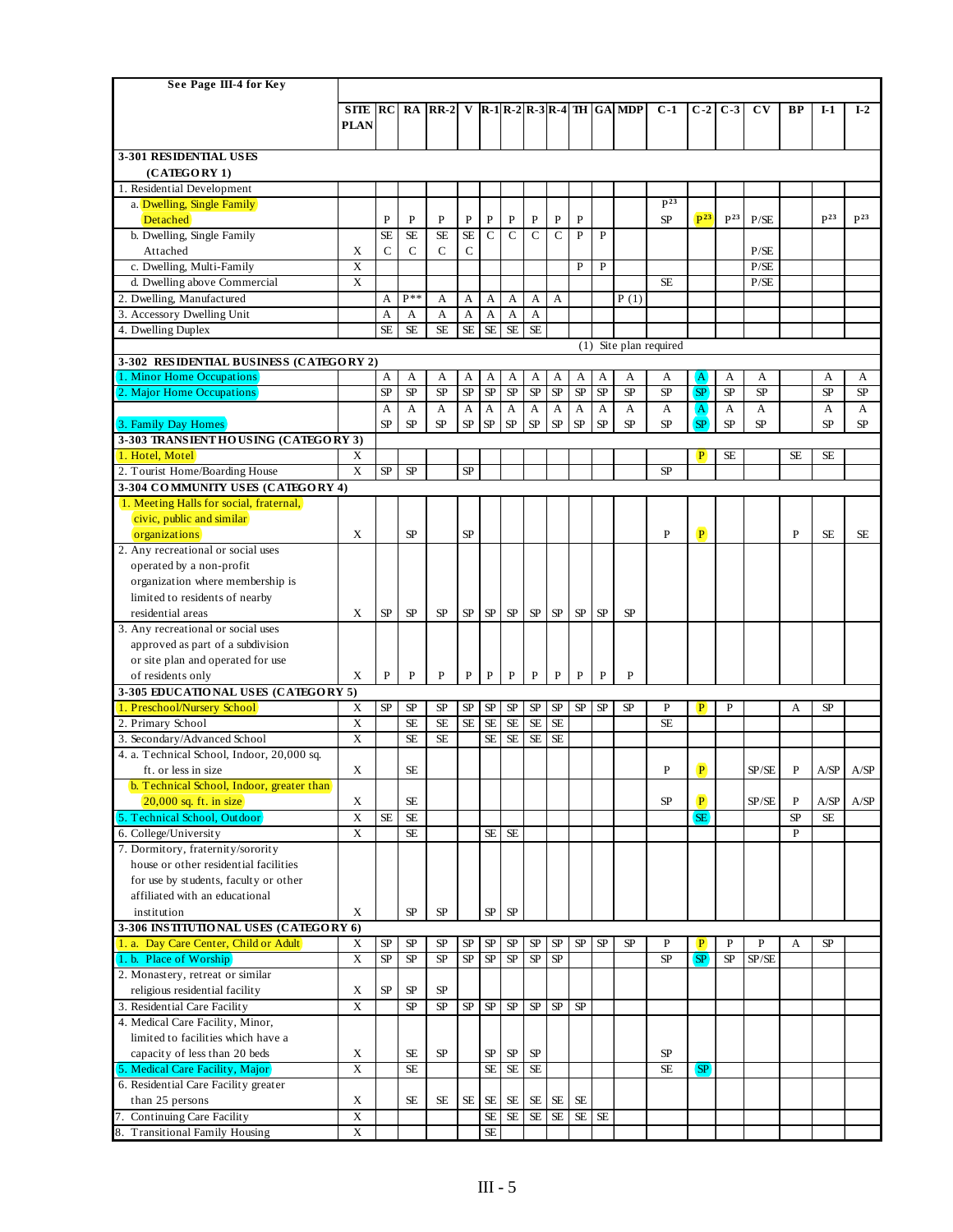| See Page III-4 for Key                           |                |                |           |           |                |           |            |            |          |                |           |                                    |           |                |       |                |              |                |           |
|--------------------------------------------------|----------------|----------------|-----------|-----------|----------------|-----------|------------|------------|----------|----------------|-----------|------------------------------------|-----------|----------------|-------|----------------|--------------|----------------|-----------|
|                                                  | <b>SITE</b> RC |                |           | $RA$ RR-2 |                |           |            |            |          |                |           | V $ R-1 R-2 R-3 R-4 $ TH $ GA MDP$ | $C-1$     | $C-2$          | $C-3$ | C <sub>V</sub> | <b>BP</b>    | $I-1$          | $I-2$     |
|                                                  | <b>PLAN</b>    |                |           |           |                |           |            |            |          |                |           |                                    |           |                |       |                |              |                |           |
|                                                  |                |                |           |           |                |           |            |            |          |                |           |                                    |           |                |       |                |              |                |           |
| 3-307 ADAPTIVE USES (CATEGORY 7)                 |                |                |           |           |                |           |            |            |          |                |           |                                    |           |                |       |                |              |                |           |
| 1. Adaptive uses (see Section 5-701)             | X              | <b>SE</b>      | <b>SE</b> | <b>SE</b> | <b>SE</b>      | <b>SE</b> | <b>SE</b>  | $\rm SE$   | $\rm SE$ | <b>SE</b>      | <b>SE</b> |                                    |           |                |       |                |              |                |           |
| 3-308 TEMPORARY USES (CATEGORY 8)                |                |                |           |           |                |           |            |            |          |                |           |                                    |           |                |       |                |              |                |           |
| 1. Mobile home while constructing                |                |                |           |           |                |           |            |            |          |                |           |                                    |           |                |       |                |              |                |           |
| a dwelling (maximum one year)                    |                | A              | A         | A         | A              | A         | A          | A          | A        |                |           |                                    |           |                |       |                |              |                |           |
| 2. Mobile Home, Farm                             |                | $\overline{A}$ | A         |           | $\overline{A}$ |           |            |            |          |                |           |                                    |           |                |       |                |              |                |           |
| 3. Carnival, circus, festival, fair,             |                |                |           |           |                |           |            |            |          |                |           |                                    |           |                |       |                |              |                |           |
| tractor pull, horse show, dog show,              |                |                |           |           |                |           |            |            |          |                |           |                                    |           |                |       |                |              |                |           |
| steeplechase, pony ride, turkey                  |                |                |           |           |                |           |            |            |          |                |           |                                    |           |                |       |                |              |                |           |
| shoot, sale of Christmas trees                   |                |                |           |           |                |           |            |            |          |                |           |                                    |           |                |       |                |              |                |           |
| and other seasonal commodities                   |                |                |           |           |                |           |            |            |          |                |           |                                    |           |                |       |                |              |                |           |
| and other similar activities                     |                | <b>SP</b>      | <b>SP</b> | <b>SP</b> | <b>SP</b>      | <b>SP</b> | <b>SP</b>  | <b>SP</b>  | SP       | SP             | <b>SP</b> | <b>SP</b>                          | <b>SP</b> | <b>SP</b>      |       |                | <b>SP</b>    | <b>SP</b>      | <b>SP</b> |
| 4. Construction office                           |                | A              | A         | A         | A              | A         | A          | A          | A        | $\overline{A}$ | A         | A                                  | A         | $\overline{A}$ | A     | A              | $\mathsf{A}$ | $\overline{A}$ | A         |
| 5. Occupancy of Recreational Vehicle while       |                |                |           |           |                |           |            |            |          |                |           |                                    |           |                |       |                |              |                |           |
| repairing/rebuilding after casualty or           |                |                |           |           |                |           |            |            |          |                |           |                                    |           |                |       |                |              |                |           |
| natural disaster                                 |                | A              | A         | A         | A              | A         | A          | A          | A        |                |           |                                    |           |                |       |                |              |                |           |
| 6. Subdivision/apartment sales rental            |                |                |           |           |                |           |            |            |          |                |           |                                    |           |                |       |                |              |                |           |
| office for a period of less than 2)              |                |                |           |           |                |           |            |            |          |                |           |                                    |           |                |       |                |              |                |           |
| <i>vears</i>                                     |                | A              | А         | А         | A              | A         | A          | A          | A        | A              | A         | A                                  | А         | (A)            | А     | A              |              |                |           |
| 7. Subdivision/apartment sales retail            |                |                |           |           |                |           |            |            |          |                |           |                                    |           |                |       |                |              |                |           |
| office for a period longer than 2                |                |                |           |           |                |           |            |            |          |                |           |                                    |           |                |       |                |              |                |           |
| years                                            |                | SP             | SP        | <b>SP</b> | <b>SP</b>      | SP        | ${\rm SP}$ | ${\rm SP}$ | SP       | ${\rm SP}$     | <b>SP</b> | SP                                 | <b>SP</b> | <b>SP</b>      | SP    | <b>SP</b>      |              |                |           |
| 3-309 OUTDOOR RECREATION                         |                |                |           |           |                |           |            |            |          |                |           |                                    |           |                |       |                |              |                |           |
| (CATEGORY 9)                                     |                |                |           |           |                |           |            |            |          |                |           |                                    |           |                |       |                |              |                |           |
| 1. Country Club/Golf Course, public or           |                |                |           |           |                |           |            |            |          |                |           |                                    |           |                |       |                |              |                |           |
| private                                          | X              | SP             | SP        | SP        |                | SP        |            |            |          |                |           |                                    |           |                |       |                |              |                |           |
| $\sqrt{2}$ . Swimming/Tennis (Racquet) facility, |                |                |           |           |                |           |            |            |          |                |           |                                    |           |                |       |                |              |                |           |
| public or private                                | X              |                | SP        | SP        | <b>SP</b>      | SP        | <b>SP</b>  | SP         | SP       |                |           |                                    | <b>SP</b> | $\mathbf{P}$   | P     | SP/SE          | A            | P              |           |
| 3. Firing Range, skeet or trapshooting           |                |                |           |           |                |           |            |            |          |                |           |                                    |           |                |       |                |              |                |           |
| (facility (indoor or outdoor)                    | X              | <b>SE</b>      | <b>SE</b> |           |                |           |            |            |          |                |           |                                    |           | <b>SE</b>      |       |                | A            | <b>SE</b>      |           |
| 4. Baseball hitting range and archery range      |                |                |           |           |                |           |            |            |          |                |           |                                    |           |                |       |                |              |                |           |
| (Indoor or Outdoor)                              | X              | SP             | SP        |           |                |           |            |            |          |                |           |                                    |           | <b>SP</b>      |       |                | А            |                |           |
| 5. Camps, recreation grounds, lodges and         |                |                |           |           |                |           |            |            |          |                |           |                                    |           |                |       |                |              |                |           |
| resorts                                          | X              | <b>SE</b>      | <b>SE</b> |           |                |           |            |            |          |                |           |                                    |           |                |       |                |              |                |           |
| 6. Tent campground                               | X              | <b>SE</b>      | <b>SE</b> |           |                |           |            |            |          |                |           |                                    |           |                |       |                |              |                |           |
| 7. Recreational Vehicle Park                     | X              |                | <b>SE</b> |           |                |           |            |            |          |                |           |                                    |           | <b>SE</b>      |       |                |              |                |           |
| 8. (Deleted)                                     |                |                |           |           |                |           |            |            |          |                |           |                                    |           |                |       |                |              |                |           |
| 9. (Deleted)                                     |                |                |           |           |                |           |            |            |          |                |           |                                    |           |                |       |                |              |                |           |
| 10. Drive-in or other movie theatre              | X              |                |           |           |                |           |            |            |          |                |           |                                    |           | SP             |       |                |              |                |           |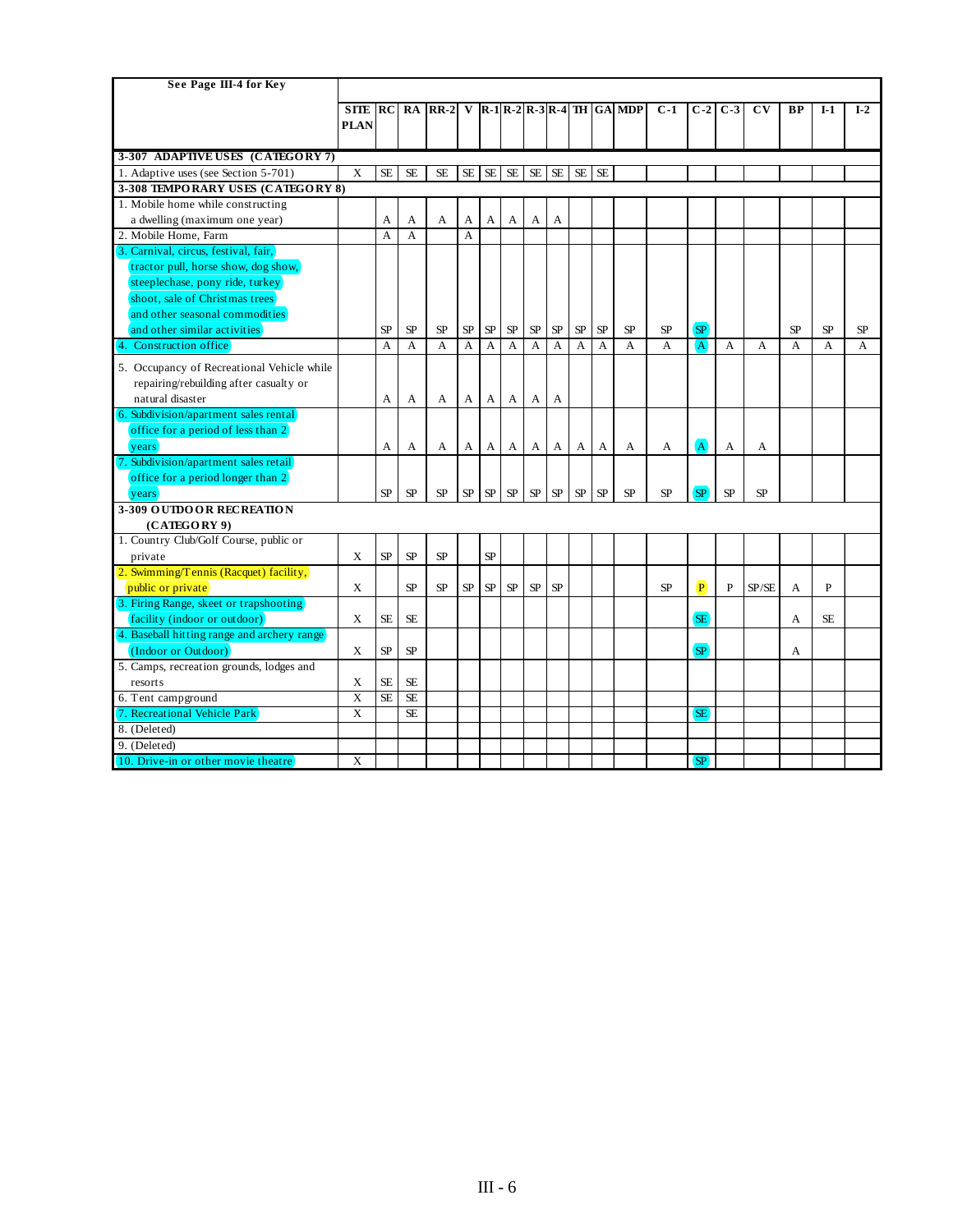| See Page III-4 for Key                      |                         |           |            |        |    |    |          |    |            |  |                                                                              |                    |                             |           |                        |              |             |           |
|---------------------------------------------|-------------------------|-----------|------------|--------|----|----|----------|----|------------|--|------------------------------------------------------------------------------|--------------------|-----------------------------|-----------|------------------------|--------------|-------------|-----------|
|                                             |                         |           |            |        |    |    |          |    |            |  |                                                                              |                    |                             |           |                        |              |             |           |
|                                             | <b>SITE</b>             | RC        | RA         | $RR-2$ |    |    |          |    |            |  | V $\left  R-1 \right  R-2 \left  R-3 \right  R-4$ TH $\left  GA \right  MDP$ | $C-1$              | $C-2$                       | $C-3$     | $\mathbf{C}\mathbf{V}$ | ВP           | $I-1$       | $I-2$     |
|                                             | <b>PLAN</b>             |           |            |        |    |    |          |    |            |  |                                                                              |                    |                             |           |                        |              |             |           |
|                                             |                         |           |            |        |    |    |          |    |            |  |                                                                              |                    |                             |           |                        |              |             |           |
| 11. Golf driving range                      | X<br>$\overline{X}$     |           |            |        |    |    |          |    |            |  |                                                                              |                    | $\overline{P}$              | <b>SP</b> |                        |              |             |           |
| 12. Golf, miniature                         |                         |           |            |        |    |    |          |    |            |  |                                                                              | <b>SP</b>          | P                           |           |                        |              |             |           |
| 13. Commercial hunting and fishing preserve |                         | <b>SE</b> | <b>SE</b>  |        |    |    |          |    |            |  |                                                                              |                    |                             |           |                        |              |             |           |
| 14. Spectator and Non-Spectator Field       |                         |           |            |        |    |    |          |    |            |  |                                                                              |                    |                             |           |                        |              |             |           |
| Events and Activities (Class A):            |                         |           |            |        |    |    |          |    |            |  |                                                                              |                    |                             |           |                        |              |             |           |
| steeplechase and other equestrian events    |                         |           |            |        |    |    |          |    |            |  |                                                                              |                    |                             |           |                        |              |             |           |
| rodeos, dog and livestock shows, horse      |                         |           |            |        |    |    |          |    |            |  |                                                                              |                    |                             |           |                        |              |             |           |
| and tractor pulls, field sports, fireworks  |                         |           |            |        |    |    |          |    |            |  |                                                                              |                    |                             |           |                        |              |             |           |
| display, fairs and circuses, civil war      |                         |           |            |        |    |    |          |    |            |  |                                                                              |                    |                             |           |                        |              |             |           |
| reenactments and encampments and            |                         |           |            |        |    |    |          |    |            |  |                                                                              |                    |                             |           |                        |              |             |           |
| and scouting encampments                    | X                       | <b>SE</b> | <b>SE</b>  |        |    |    |          |    |            |  |                                                                              |                    | <b>SE</b>                   | <b>SE</b> |                        | <b>SE</b>    | <b>SE</b>   | <b>SE</b> |
| 15. Spectator and Non-Spectator Field)      |                         |           |            |        |    |    |          |    |            |  |                                                                              |                    |                             |           |                        |              |             |           |
| Events and Activities (Class B):            |                         |           |            |        |    |    |          |    |            |  |                                                                              |                    |                             |           |                        |              |             |           |
| equestrian events, rodeos, field            |                         |           |            |        |    |    |          |    |            |  |                                                                              |                    |                             |           |                        |              |             |           |
| sports, scholastic athletic contests,       |                         |           |            |        |    |    |          |    |            |  |                                                                              |                    |                             |           |                        |              |             |           |
| dog and livestock shows, horse and          |                         |           |            |        |    |    |          |    |            |  |                                                                              |                    |                             |           |                        |              |             |           |
| tractor pulls, festivals, arts and          |                         |           |            |        |    |    |          |    |            |  |                                                                              |                    |                             |           |                        |              |             |           |
| craft shows and related fund                |                         |           |            |        |    |    |          |    |            |  |                                                                              |                    |                             |           |                        |              |             |           |
| raising for charitable or non-              |                         |           |            |        |    |    |          |    |            |  |                                                                              |                    |                             |           |                        |              |             |           |
| profit activities, civil war                |                         |           |            |        |    |    |          |    |            |  |                                                                              |                    |                             |           |                        |              |             |           |
| reenactments and encampments,               |                         |           |            |        |    |    |          |    |            |  |                                                                              |                    |                             |           |                        |              |             |           |
| and scouting encampments                    | Χ                       | <b>SE</b> | <b>SE</b>  |        |    |    |          |    |            |  |                                                                              |                    | SE <sup>1</sup>             | <b>SE</b> |                        | <b>SE</b>    | <b>SE</b>   | <b>SE</b> |
| 16. Spectator and Non-Spectator Field       |                         |           |            |        |    |    |          |    |            |  |                                                                              |                    |                             |           |                        |              |             |           |
| Events and Activities (Class C):            |                         |           |            |        |    |    |          |    |            |  |                                                                              |                    |                             |           |                        |              |             |           |
| equestrian events and field sports,         |                         |           |            |        |    |    |          |    |            |  |                                                                              |                    |                             |           |                        |              |             |           |
| rodeos, scholastic athletic contests,       |                         |           |            |        |    |    |          |    |            |  |                                                                              |                    |                             |           |                        |              |             |           |
| festivals, arts and craft shows, and        |                         |           |            |        |    |    |          |    |            |  |                                                                              |                    |                             |           |                        |              |             |           |
|                                             |                         |           |            |        |    |    |          |    |            |  |                                                                              |                    |                             |           |                        |              |             |           |
| related fund raising for charitable         |                         |           |            |        |    |    |          |    |            |  |                                                                              |                    |                             |           |                        |              |             |           |
| or non-profit activities, family)           |                         |           |            |        |    |    |          |    |            |  |                                                                              |                    |                             |           |                        |              |             |           |
| reunions, wedding receptions and            |                         |           |            |        |    |    |          |    |            |  |                                                                              |                    |                             |           |                        |              |             |           |
| similar receptions, picnics,                |                         |           |            |        |    |    |          |    |            |  |                                                                              |                    |                             |           |                        |              |             |           |
| educational seminars, and                   |                         |           |            |        |    |    |          |    |            |  |                                                                              |                    |                             |           |                        |              |             |           |
| community-related arts, cultural,           |                         |           |            |        |    |    |          |    |            |  |                                                                              |                    |                             |           |                        |              |             |           |
| agricultural, and educational               |                         |           |            |        |    |    |          |    |            |  |                                                                              |                    |                             |           |                        |              |             |           |
| activities                                  | X                       | <b>SE</b> | <b>SE</b>  |        |    |    |          |    |            |  |                                                                              |                    | SE <sup>1</sup>             | <b>SE</b> |                        | <b>SE</b>    | <b>SE</b>   | SE        |
| 17. Team Recreation Sports                  |                         | A         | A          |        |    |    |          |    |            |  |                                                                              |                    |                             |           |                        |              |             |           |
| 18. Paintball Recreation Fields             | X                       |           | $\rm SE$   |        |    |    |          |    |            |  |                                                                              |                    |                             |           |                        |              |             |           |
| 19. Outdoor Sports/Activity Center          | X                       | <b>SE</b> | <b>SE</b>  |        |    |    |          |    |            |  |                                                                              |                    |                             |           |                        |              |             |           |
| 3-310 RECREATION AND                        |                         |           |            |        |    |    |          |    |            |  |                                                                              |                    |                             |           |                        |              |             |           |
| AMUSEMENT (CATEGORY 10)                     |                         |           |            |        |    |    |          |    |            |  |                                                                              |                    |                             |           |                        |              |             |           |
| 1. Private clubs                            | X                       | SP        | ${\rm SP}$ | SP     | SP | SP | SP       | SP | SP         |  |                                                                              | SP                 | $\bf{P}$                    | P         | SP/SE                  | ${\rm SP}$   |             |           |
| 2. Theatre, indoor                          | X                       |           |            |        |    |    |          |    |            |  |                                                                              | P                  | P                           | ${\bf P}$ | P/SE                   |              |             |           |
| 3. (Deleted)                                |                         |           |            |        |    |    |          |    |            |  |                                                                              |                    |                             |           |                        |              |             |           |
| 4. Bowling alley                            | $\overline{X}$          |           |            |        |    |    |          |    |            |  |                                                                              | ${\rm SP}$         | $\mathbf{P}$                | P         |                        | $\mathbf{P}$ |             |           |
| 5. (Deleted)                                |                         |           |            |        |    |    |          |    |            |  |                                                                              |                    |                             |           |                        |              |             |           |
| 6. Skating rink, ice or roller, non-        |                         |           |            |        |    |    |          |    |            |  |                                                                              |                    |                             |           |                        |              |             |           |
| spectator                                   | X                       |           |            |        |    |    |          |    |            |  |                                                                              |                    | $\left  \mathbf{P} \right $ | P         |                        | P            | SP          |           |
| 7. Skating rink, ice or roller,             |                         |           |            |        |    |    |          |    |            |  |                                                                              |                    |                             |           |                        |              |             |           |
| (spectator sports)                          | X                       |           |            |        |    |    |          |    |            |  |                                                                              |                    | SE)                         | SE        |                        |              | <b>SE</b>   |           |
| 8. Marina, dock or boating facility         | $\mathbf X$             |           | SP         | SP     |    | SP | $\rm SP$ | SP | ${\rm SP}$ |  |                                                                              |                    |                             |           |                        |              |             |           |
| 9. Dance hall                               | $\overline{\textbf{X}}$ |           |            |        |    |    |          |    |            |  |                                                                              |                    | SP.                         |           | SP/SE                  |              |             |           |
| 10.Indoor Sports/Activity Center 25,000     |                         |           |            |        |    |    |          |    |            |  |                                                                              |                    |                             |           |                        |              |             |           |
| sq. ft. or less)                            | $\mathbf X$             |           |            |        |    |    |          |    |            |  |                                                                              | A/SP <sup>17</sup> | (P)                         | P         | SP/SE                  | $\mathbf{P}$ | $\mathbf P$ | SE        |
| 11.Indoor Sports/Activity Center greater)   |                         |           |            |        |    |    |          |    |            |  |                                                                              |                    |                             |           |                        |              |             |           |
| $(\text{than } 25,000 \text{ sq. ft})$      | X                       |           |            |        |    |    |          |    |            |  |                                                                              | SE.                | (SE)                        | SE        | SE.                    | SP           | SP          | SE        |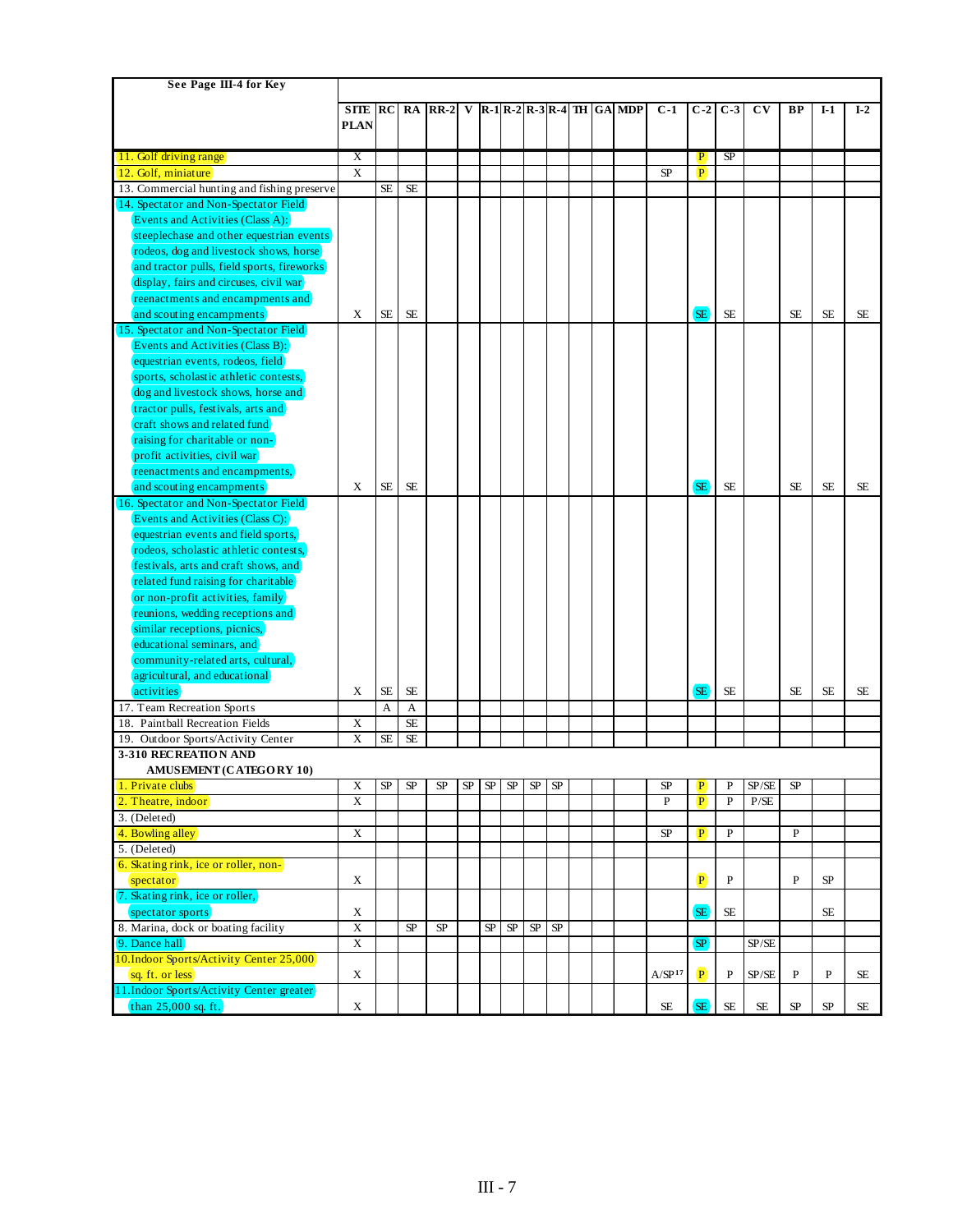| See Page III-4 for Key                              |                         |              |                 |           |              |              |              |              |              |              |           |                                                                                    |                  |                             |           |                        |              |              |           |
|-----------------------------------------------------|-------------------------|--------------|-----------------|-----------|--------------|--------------|--------------|--------------|--------------|--------------|-----------|------------------------------------------------------------------------------------|------------------|-----------------------------|-----------|------------------------|--------------|--------------|-----------|
|                                                     | <b>SITE</b>             | <b>IRC</b>   | RA              | $IRR-2$   |              |              |              |              |              |              |           | V $\left  R-1\right  R-2\left  R-3\right  R-4\left  TH\right  GA\left  MDP\right $ | $C-1$            | $C-2$                       | $C-3$     | $\mathbf{C}\mathbf{V}$ | <b>BP</b>    | $I-1$        | $I-2$     |
|                                                     | <b>PLAN</b>             |              |                 |           |              |              |              |              |              |              |           |                                                                                    |                  |                             |           |                        |              |              |           |
|                                                     |                         |              |                 |           |              |              |              |              |              |              |           |                                                                                    |                  |                             |           |                        |              |              |           |
| 3-311 PUBLIC AND QUASI-PUBLIC                       |                         |              |                 |           |              |              |              |              |              |              |           |                                                                                    |                  |                             |           |                        |              |              |           |
| USES (CATEGORY 11)                                  |                         |              |                 |           |              |              |              |              |              |              |           |                                                                                    |                  |                             |           |                        |              |              |           |
| 1. Conference center                                | X                       | <b>SE</b>    | SE              |           |              |              |              |              |              |              |           |                                                                                    |                  | P                           |           |                        | <b>SP</b>    |              |           |
| 2. Penal/correctional facility                      | X                       |              | <b>SE</b>       |           |              |              |              |              |              |              |           |                                                                                    |                  |                             |           |                        |              |              | <b>SE</b> |
| 3. Post Office                                      | X                       |              |                 |           | <b>SP</b>    |              |              |              |              |              |           |                                                                                    | P                | $\mathbf{P}$                | P         | P/SE                   | $\mathbf{P}$ | SP           |           |
| 4. Animal shelter                                   | X                       |              | SP              |           |              |              |              |              |              |              |           |                                                                                    |                  | $\vert P \vert$             |           |                        | $\mathbf{P}$ |              |           |
| 5. Museum                                           | $\overline{\mathbf{X}}$ |              | $\overline{SP}$ |           | <b>SP</b>    | SP           | ${\rm SP}$   | SP           | SP           |              |           |                                                                                    | <b>SP</b>        | $\mathbf{P}$                | P         | SP/SE                  | SP           | SP           |           |
| 6. Civic center (governmental)                      | X                       |              |                 |           |              |              |              |              |              |              |           |                                                                                    | P                |                             | P         |                        | $\mathbf{P}$ | $\mathbf{P}$ |           |
| 7. Arena/Stadium                                    | X                       |              | <b>SE</b>       |           |              |              |              |              |              |              |           |                                                                                    |                  | <b>SE</b>                   |           |                        |              | <b>SE</b>    |           |
| 8. Library                                          | $\overline{\mathbf{X}}$ |              |                 |           | SP           | SP           | SP           | SP           | SP           |              |           |                                                                                    | P                | <b>SP</b>                   | P         | P/SE                   | P            |              |           |
| 9. Public Safety Facility, (fire, rescue,           |                         |              |                 |           |              |              |              |              |              |              |           |                                                                                    |                  |                             |           |                        |              |              |           |
| police station or substation facility)              | X                       |              | <b>SE</b>       | <b>SE</b> | <b>SE</b>    | <b>SE</b>    |              |              |              |              |           |                                                                                    | <b>SE</b>        | <b>SE</b>                   |           | SE                     | $\mathbf{P}$ | P            | P         |
| 10. Parks & Recreation Facilities                   |                         |              |                 |           |              |              |              |              |              |              |           |                                                                                    |                  |                             |           |                        |              |              |           |
| (Civic), athletic                                   | X                       | SP           | SP              | SP        | SP           | SP           | SP           | SP           | SP           | SP           | SP        | <b>SP</b>                                                                          | <b>SP</b>        | <b>SP</b>                   | SP        | SP/SE                  |              | SP           | <b>SP</b> |
| 11. Parks & Recreation Facilities                   |                         |              |                 |           |              |              |              |              |              |              |           |                                                                                    |                  |                             |           |                        |              |              |           |
| (Governmental/Civic), nonathletic                   | X                       | $\mathbf{P}$ | $\mathbf{P}$    | P         | $\, {\bf P}$ | $\mathbf{P}$ | $\mathbf{P}$ | $\mathbf{P}$ | $\mathbf{P}$ | $\mathbf{P}$ | P         | $\mathbf{P}$                                                                       | P                | P                           | P         | P/SE                   | P            | P            | P         |
| 12. Fairgrounds                                     | $\overline{\mathbf{x}}$ |              | SP              | <b>SP</b> | SP           | <b>SP</b>    |              |              |              |              |           |                                                                                    |                  | <b>SP</b>                   |           |                        |              | SP           |           |
| 13. Sanitary Facility (Governmental)                | X                       | <b>SE</b>    | <b>SE</b>       | <b>SE</b> |              | <b>SE</b>    |              |              |              |              |           |                                                                                    |                  |                             |           |                        |              |              | <b>SE</b> |
| 14. Solid Waste Transfer Station                    |                         |              |                 |           |              |              |              |              |              |              |           |                                                                                    |                  |                             |           |                        |              |              |           |
| (Governmental)                                      | X                       |              | <b>SE</b>       | <b>SE</b> | <b>SE</b>    | <b>SE</b>    |              |              |              |              |           |                                                                                    |                  | <b>SE</b>                   |           |                        |              | <b>SE</b>    | <b>SE</b> |
| 15. Parking Facilities, public or private           |                         | <b>SE</b>    | <b>SE</b>       | <b>SE</b> | <b>SE</b>    | SE           | $\rm SE$     | <b>SE</b>    | $\rm SE$     | <b>SE</b>    | <b>SE</b> | <b>SE</b>                                                                          | <b>SE</b>        | <b>SE</b>                   | <b>SE</b> | <b>SE</b>              | <b>SE</b>    | <b>SE</b>    | <b>SE</b> |
| 16. Governmental Facilities, County                 | X                       | $\rm SE$     | <b>SE</b>       | $\rm SE$  | $\rm SE$     | <b>SE</b>    | SE           | <b>SE</b>    | <b>SE</b>    | <b>SE</b>    | $\rm SE$  | <b>SE</b>                                                                          | <b>SE</b>        | <b>SE</b>                   | SE        | <b>SE</b>              | <b>SE</b>    | <b>SE</b>    | <b>SE</b> |
| 17. Recycling Containers,                           |                         |              |                 |           |              |              |              |              |              |              |           |                                                                                    |                  |                             |           |                        |              |              |           |
| Governmental                                        | Χ                       | SP           | SP              | SP        | SP           | ${\rm SP}$   | SP           | SP           | ${\rm SP}$   | SP           | SP        | <b>SP</b>                                                                          | P                | $\mathbf{P}$                | P         | P/SE                   | P            | P            | P         |
| 18. Governmental Athletic                           |                         |              |                 |           |              |              |              |              |              |              |           |                                                                                    |                  | $\vert P \vert$             |           |                        |              |              |           |
| <b>Recreational Uses</b><br>3-312 COMMERCIAL RETAIL | X                       | P            | $\mathbf{P}$    | P         | $\mathbf P$  | P            | P            | $\mathbf{P}$ | $\mathbf{P}$ | $\mathbf P$  | P         | $\mathbf{P}$                                                                       | P                |                             | P         | P/SE                   |              | P            | P         |
| (CATEGORY 12)                                       |                         |              |                 |           |              |              |              |              |              |              |           |                                                                                    |                  |                             |           |                        |              |              |           |
| 1. Antique shops less than 3,000 sq. ft.            | X                       |              | SP              | SP        | SP           |              |              |              |              |              |           |                                                                                    | P                | P                           | P         | P                      |              |              |           |
| 2. Retail sales and rental establishment and        |                         |              |                 |           |              |              |              |              |              |              |           |                                                                                    |                  |                             |           |                        |              |              |           |
| shopping center less than 5,000 sq.ft.              | X                       |              |                 |           |              |              |              |              |              |              |           |                                                                                    | P                | $\left  \mathbf{P} \right $ | P         | P                      |              |              |           |
| 3. Retail sales and rental establishment and        |                         |              |                 |           |              |              |              |              |              |              |           |                                                                                    |                  |                             |           |                        |              |              |           |
| shopping center $5,000$ to $20,000$ sq.ft.          | X                       |              |                 |           |              |              |              |              |              |              |           |                                                                                    | P                | $\left  \mathbf{P} \right $ | P         | P/SE                   |              |              |           |
| 4. Retail sales establishment and                   |                         |              |                 |           |              |              |              |              |              |              |           |                                                                                    |                  |                             |           |                        |              |              |           |
| shopping center $20,000$ to $50,000$ sq. ft.        | X                       |              |                 |           |              |              |              |              |              |              |           |                                                                                    | <b>SP</b>        | $\mathbf{P}$                | P         | <b>SE</b>              |              |              |           |
| 5. Retail sales establishment and shopping          |                         |              |                 |           |              |              |              |              |              |              |           |                                                                                    |                  |                             |           |                        |              |              |           |
| center 50,000 to 100,000 sq. ft.                    | X                       |              |                 |           |              |              |              |              |              |              |           |                                                                                    | <b>SE</b>        | <b>SE</b>                   | <b>SE</b> |                        |              |              |           |
| 6. Retail sales establishment and                   |                         |              |                 |           |              |              |              |              |              |              |           |                                                                                    |                  |                             |           |                        |              |              |           |
| shopping center more than 100,000 sq. ft.           | X                       |              |                 |           |              |              |              |              |              |              |           |                                                                                    |                  | <b>SE</b>                   | <b>SE</b> |                        |              |              |           |
| 7. Convenience store                                | X                       |              |                 |           |              |              |              |              |              |              |           |                                                                                    | P                | $\vert P \vert$             | ${\bf P}$ | SP/SE                  |              | <b>SP</b>    |           |
| 8. Retail sales in conjunction with                 |                         |              |                 |           |              |              |              |              |              |              |           |                                                                                    |                  |                             |           |                        |              |              |           |
| Category 13 through 17 uses                         |                         | <b>SE</b>    | SE              |           |              |              |              |              |              |              |           |                                                                                    | P                | $\left  \mathbf{P} \right $ | P         |                        | A            | A            | A         |
| 9. Fuel vard, retail                                | X                       |              |                 |           |              |              |              |              |              |              |           |                                                                                    |                  | SP                          |           |                        |              | <b>SE</b>    | SE        |
| 3-313 COMMERCIAL BUSINESS                           |                         |              |                 |           |              |              |              |              |              |              |           |                                                                                    |                  |                             |           |                        |              |              |           |
| AND PERSONAL SERVICES                               |                         |              |                 |           |              |              |              |              |              |              |           |                                                                                    |                  |                             |           |                        |              |              |           |
| (CATEGORY 13)                                       |                         |              |                 |           |              |              |              |              |              |              |           |                                                                                    |                  |                             |           |                        |              |              |           |
| 1. Kennel/animal shelter                            | X                       | <b>SP</b>    | SP              | SP        |              | ${\rm SP}$   |              |              |              |              |           |                                                                                    | SP               | $\vert P \vert$             |           | SP/SE                  | P            |              |           |
| 2. Veterinary Clinic                                | $\overline{\textbf{X}}$ | SP           | <b>SP</b>       | SP        | <b>SP</b>    |              |              |              |              |              |           |                                                                                    | P                | $\mathbf{P}$                | P         | SP/SE                  | $\mathbf{P}$ | $\mathbf{P}$ |           |
| 3. Funeral home less than 5,000 sq. ft.             | X                       |              |                 |           |              |              |              |              |              |              |           |                                                                                    | P                | $\vert P \vert$             |           |                        | $\mathbf{P}$ |              |           |
| 4. Funeral home more than 5,000 sq. ft.             | X                       |              |                 |           |              |              |              |              |              |              |           |                                                                                    | <b>SP</b>        | $\vert P \vert$             |           | SP/SE                  | $\mathbf{P}$ |              |           |
| 5. Farm supply establishment                        | X                       |              | <b>SP</b>       |           | <b>SP</b>    |              |              |              |              |              |           |                                                                                    | SP <sup>17</sup> | $\vert P \vert$             |           | SP/SE                  | P            |              |           |
| 6. Financial institutions                           | X                       |              |                 |           |              |              |              |              |              |              |           |                                                                                    | P                | $\left  \mathbf{P} \right $ | P         | P/SE                   | $\mathbf{P}$ | P            |           |
| 7. Business or Professional Office,                 |                         |              |                 |           |              |              |              |              |              |              |           |                                                                                    |                  |                             |           |                        |              |              |           |
| less than 20,000 sq. ft.                            | X                       |              |                 |           |              |              |              |              |              |              |           |                                                                                    | P                | $\left  \mathbf{P} \right $ | P         | P/SE                   | P            | P            | SP/SE     |
| 8. Business or Professional Office,                 |                         |              |                 |           |              |              |              |              |              |              |           |                                                                                    |                  |                             |           |                        |              |              |           |
| $20,000$ sq. ft. to 50,000 sq. ft.                  | X                       |              |                 |           |              |              |              |              |              |              |           |                                                                                    | SP <sup>17</sup> | $\left( P\right)$           | P         | P/SE                   | P            | P            | SE        |
| 9. Business or Professional Office                  |                         |              |                 |           |              |              |              |              |              |              |           |                                                                                    |                  |                             |           |                        |              |              |           |
| $over 50,000$ sq. ft.                               | X                       |              |                 |           |              |              |              |              |              |              |           |                                                                                    | SP <sup>17</sup> | $SP17$ $SP17$               |           |                        | $\mathbf P$  | P            | SE        |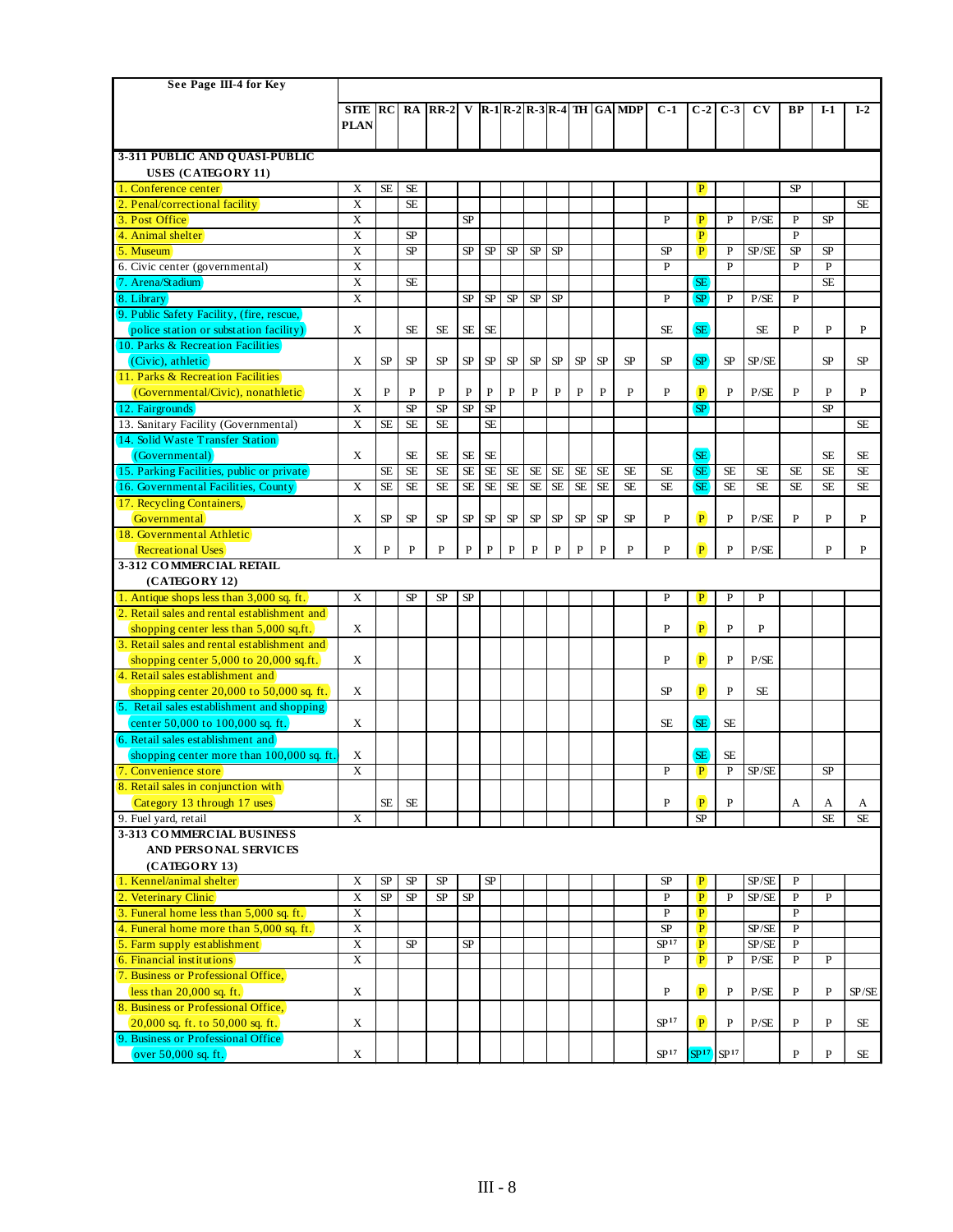| See Page III-4 for Key                     |                         |    |    |           |    |    |    |    |            |    |    |                                                                                    |                  |                             |                  |                        |                  |              |                |
|--------------------------------------------|-------------------------|----|----|-----------|----|----|----|----|------------|----|----|------------------------------------------------------------------------------------|------------------|-----------------------------|------------------|------------------------|------------------|--------------|----------------|
|                                            |                         |    |    |           |    |    |    |    |            |    |    |                                                                                    |                  |                             |                  |                        |                  |              |                |
|                                            | <b>SITE RC</b>          |    | RA | $RR-2$    |    |    |    |    |            |    |    | V $\left  R-1\right  R-2\left  R-3\right  R-4\left  TH\right  GA\left  MDP\right $ | $C-1$            | $C-2$                       | $C-3$            | $\mathbf{C}\mathbf{V}$ | <b>BP</b>        | $I-1$        | $I-2$          |
|                                            | <b>PLAN</b>             |    |    |           |    |    |    |    |            |    |    |                                                                                    |                  |                             |                  |                        |                  |              |                |
|                                            |                         |    |    |           |    |    |    |    |            |    |    |                                                                                    |                  |                             |                  |                        |                  |              |                |
| 10. Business or Professional Office,       |                         |    |    |           |    |    |    |    |            |    |    |                                                                                    |                  |                             |                  |                        |                  |              |                |
| 6 or less employees                        | X                       | SP | SP | <b>SP</b> | SP | SP | SP | SP | ${\rm SP}$ | SP | SP |                                                                                    |                  |                             |                  |                        |                  |              |                |
| 11. Drive-through facility in conjunction) |                         |    |    |           |    |    |    |    |            |    |    |                                                                                    |                  |                             |                  |                        |                  |              |                |
| with any commercial business               | X                       |    |    |           |    |    |    |    |            |    |    |                                                                                    | SE <sup>17</sup> | SE <sup>17</sup>            | SE <sup>17</sup> | SE <sup>17</sup>       | SE <sup>21</sup> | <b>SE</b>    |                |
| 12. Eating establishment                   | X                       |    |    |           |    |    |    |    |            |    |    |                                                                                    | P                | P                           | P                | P/SE                   | $P^{22}$         | SP           |                |
| 13. Eating establishment, fast food        | X                       |    |    |           |    |    |    |    |            |    |    |                                                                                    | SP <sup>17</sup> | $\left  \mathbf{P} \right $ | $\mathbf{P}$     | SP/SE                  | $P^{22}$         | SP           |                |
| 14. Repair service establishment less      |                         |    |    |           |    |    |    |    |            |    |    |                                                                                    |                  |                             |                  |                        |                  |              |                |
| than $5,000$ sq. ft.                       | X                       |    |    |           |    |    |    |    |            |    |    |                                                                                    | $\mathbf{P}$     | $\mathbf{P}$                | P                | $\mathbf{P}$           | $\mathbf{P}$     | $\mathbf{P}$ | P              |
| 15. Repair service establishment more      |                         |    |    |           |    |    |    |    |            |    |    |                                                                                    |                  |                             |                  |                        |                  |              |                |
| than $5,000$ sq. ft.                       | X                       |    |    |           |    |    |    |    |            |    |    |                                                                                    | SP <sup>17</sup> | SP <sup>17</sup>            | SP <sup>17</sup> | SP/SE                  | P                | P            | P              |
| 16. Laundry/dry-cleaning drop-off,         |                         |    |    |           |    |    |    |    |            |    |    |                                                                                    |                  |                             |                  |                        |                  |              |                |
| pick-up facility                           | X                       |    |    |           |    |    |    |    |            |    |    |                                                                                    | P                | $\left  \mathbf{P} \right $ | P                | P/SE                   | $\mathbf{P}$     | P            |                |
| 17. Laundry/dry cleaners/laundromat)       |                         |    |    |           |    |    |    |    |            |    |    |                                                                                    |                  |                             |                  |                        |                  |              |                |
| less than $5,000$ sq. ft.                  | X                       |    |    |           |    |    |    |    |            |    |    |                                                                                    | <b>SP</b>        | $\left  \mathbf{P} \right $ | P                |                        | P                | P            | P              |
| 18. Laundry/dry cleaners/laundromat        |                         |    |    |           |    |    |    |    |            |    |    |                                                                                    |                  |                             |                  |                        |                  |              |                |
| more than $5,000$ sq. ft.                  | X                       |    |    |           |    |    |    |    |            |    |    |                                                                                    | SP <sup>17</sup> | <b>SP</b>                   | ${\rm SP}$       |                        | P                | P            | P              |
| 19. Furniture repair, cabinet making,      |                         |    |    |           |    |    |    |    |            |    |    |                                                                                    |                  |                             |                  |                        |                  |              |                |
| upholstery, less than 5,000 sq. ft.        | X                       |    |    |           |    |    |    |    |            |    |    |                                                                                    | P                | $\left  \mathbf{P} \right $ | P                | P                      | P                | P            | P              |
| 20. Furniture repair, cabinet making,      |                         |    |    |           |    |    |    |    |            |    |    |                                                                                    |                  |                             |                  |                        |                  |              |                |
| upholstery, more than 5,000 sq. ft.        | X                       |    |    |           |    |    |    |    |            |    |    |                                                                                    | <b>SP</b>        | SP                          | ${\rm SP}$       | P/SE                   | $\mathbf{P}$     | P            | P              |
| 21. Broadcasting studio                    | X                       |    | SP |           |    |    |    |    |            |    |    |                                                                                    | P                | P                           | ${\bf P}$        |                        | $\mathbf{P}$     | $\mathbf{P}$ |                |
| $[22.$ Barber/beauty shop                  |                         |    |    |           |    |    |    |    |            |    |    |                                                                                    | P                | $\left  \mathbf{P} \right $ | P                | P/SE                   | P                |              |                |
| [23. Carpentry, plumbing, electrical,]     |                         |    |    |           |    |    |    |    |            |    |    |                                                                                    |                  |                             |                  |                        |                  |              |                |
| printing, welding, sheet metal)            |                         |    |    |           |    |    |    |    |            |    |    |                                                                                    |                  |                             |                  |                        |                  |              |                |
| shops, less than 5,000 sq. ft.             | X                       |    |    |           |    |    |    |    |            |    |    |                                                                                    | $\, {\bf P}$     | $\left  \mathbf{P} \right $ | ${\bf P}$        | SP                     | $\, {\bf P}$     | $\mathbf{P}$ | $\mathbf P$    |
| [24. Carpentry, plumbing, electrical,]     |                         |    |    |           |    |    |    |    |            |    |    |                                                                                    |                  |                             |                  |                        |                  |              |                |
| printing, welding, sheet metal shops       |                         |    |    |           |    |    |    |    |            |    |    |                                                                                    |                  |                             |                  |                        |                  |              |                |
| more than $5,000$ sq. ft.                  | Χ                       |    |    |           |    |    |    |    |            |    |    |                                                                                    | <b>SP</b>        | <b>SP</b>                   | SP               |                        | $\mathbf{P}$     | P            | P              |
| 25. Artisan's workshop and studio          | $\overline{\mathbf{x}}$ |    |    |           |    |    |    |    |            |    |    |                                                                                    | $\mathbf{P}$     | $\left  \mathbf{P} \right $ | $\mathbf{P}$     | P/SE                   | $\mathbf{P}$     | P            |                |
| 26. Taxidermistry shop                     | X                       |    | SP |           |    |    |    |    |            |    |    |                                                                                    | <b>SP</b>        | SP                          |                  |                        | P                |              |                |
| 27. Portable Toilet Rental                 | X                       |    |    |           |    |    |    |    |            |    |    |                                                                                    |                  | <b>SP</b>                   |                  |                        |                  | SP           | SP             |
| 28. Sex Offender Treatment                 | X                       |    |    |           |    |    |    |    |            |    |    |                                                                                    | <b>SP</b>        | SP                          | ${\rm SP}$       | SP/SE                  | SP               |              |                |
| 3-314 MOTOR VEHICLE RELATED                |                         |    |    |           |    |    |    |    |            |    |    |                                                                                    |                  |                             |                  |                        |                  |              |                |
| USES (CATEGORY 14)                         |                         |    |    |           |    |    |    |    |            |    |    |                                                                                    |                  |                             |                  |                        |                  |              |                |
| 1. (Deleted)                               |                         |    |    |           |    |    |    |    |            |    |    |                                                                                    |                  |                             |                  |                        |                  |              |                |
| $2.$ (Deleted)                             |                         |    |    |           |    |    |    |    |            |    |    |                                                                                    |                  |                             |                  |                        |                  |              |                |
| 3. Auto repair garage                      | X                       |    |    |           |    |    |    |    |            |    |    |                                                                                    | <b>SP</b>        | $\mathbf{P}$                | SP               | SP/SE                  |                  | P            | <b>SE</b>      |
| 4. Auto service station                    | $\overline{\mathbf{X}}$ |    |    |           |    |    |    |    |            |    |    |                                                                                    | <b>SP</b>        | $\mathbf{P}$                | ${\rm SP}$       | SP/SE                  |                  | SP           |                |
| 5. Auto body/painting establishments       | X                       |    |    |           |    |    |    |    |            |    |    |                                                                                    |                  | $\mathbf{P}$                |                  | SP/SE                  |                  | $\mathbf{P}$ | $\mathbf{P}$   |
| 6. Motor vehicle impoundment, towing       |                         |    |    |           |    |    |    |    |            |    |    |                                                                                    |                  |                             |                  |                        |                  |              |                |
| (a. maximum of 10 vehicles)                | X                       |    |    |           |    |    |    |    |            |    |    |                                                                                    | SP               | SP                          |                  |                        |                  | P            | $\mathbf P$    |
| b. maximum of 30 vehicles                  | $\overline{\mathbf{X}}$ |    |    |           |    |    |    |    |            |    |    |                                                                                    |                  |                             |                  |                        |                  | $\mathbf{P}$ | $\overline{P}$ |
| c. more than 30 vehicles                   | $\overline{X}$          |    |    |           |    |    |    |    |            |    |    |                                                                                    |                  |                             |                  |                        |                  | SP           | SP             |
| 7. Junkyard/automobile graveyard           | $\overline{\mathbf{X}}$ |    |    |           |    |    |    |    |            |    |    |                                                                                    |                  |                             |                  |                        |                  |              | $\rm SE$       |
| 8. Automobile sales, rental and            |                         |    |    |           |    |    |    |    |            |    |    |                                                                                    |                  |                             |                  |                        |                  |              |                |
| service (including motorcycles and)        |                         |    |    |           |    |    |    |    |            |    |    |                                                                                    |                  |                             |                  |                        |                  |              |                |
| (recreational vehicles)                    | X                       |    |    |           |    |    |    |    |            |    |    |                                                                                    | <b>SP</b>        | $\left  \mathbf{P} \right $ | SP               | SP/SE                  | $A^{20}$         | A/SP         |                |
| 9. Truck and heavy equipment sales,        |                         |    |    |           |    |    |    |    |            |    |    |                                                                                    |                  |                             |                  |                        |                  |              |                |
| rental and service                         | X                       |    |    |           |    |    |    |    |            |    |    |                                                                                    |                  | (P)                         |                  |                        | $A^{20}$         | <b>SP</b>    | P              |
| 10. Farm equipment sales, rental and       |                         |    |    |           |    |    |    |    |            |    |    |                                                                                    |                  |                             |                  |                        |                  |              |                |
| service                                    | $\mathbf X$             |    | SP | SP        |    |    |    |    |            |    |    |                                                                                    | ${\rm SP}$       | (P)                         |                  | SP/SE                  | ${\rm SP}$       | $\mathbf{P}$ | ${\rm SP}$     |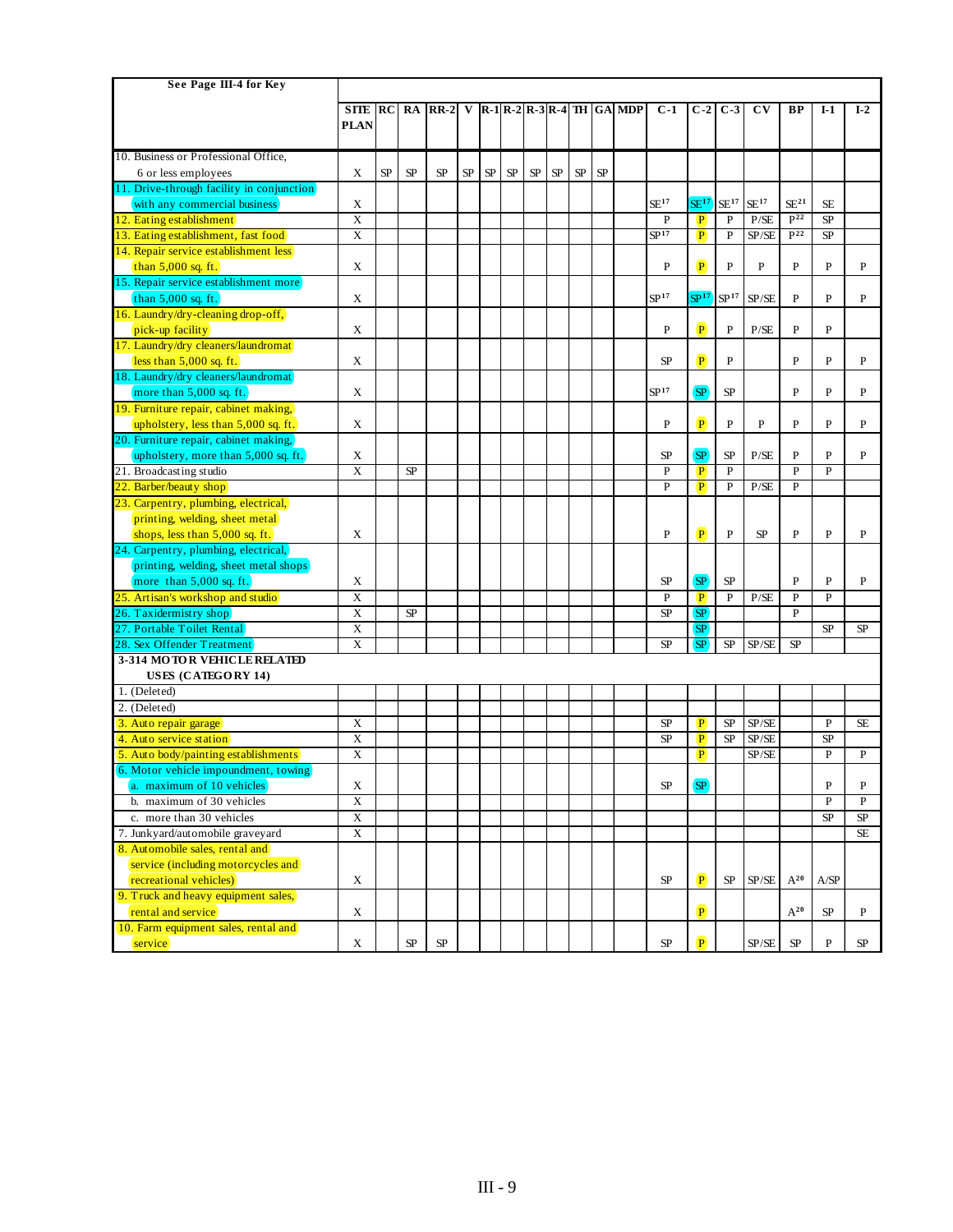| <b>SITE</b><br>RC<br>RA<br>$\left  R-1\right  R-2\left  R-3\right  R-4\left  TH\right  G A\right  MDP$<br>$C-1$<br>$I-2$<br>$RR-2$<br>$C-2$<br>$C-3$<br>$\mathbf{C}\mathbf{V}$<br>BP<br>$I-1$<br>V<br><b>PLAN</b><br>[11. Mobile home sales, rental and]<br>(SP)<br>SP<br>X<br><b>SP</b><br>service<br>$\overline{X}$<br>SP<br>12. Motor vehicle wash<br>SP<br>SP<br>SP/SE<br>SP<br>$\left  \mathbf{P} \right $<br>X<br>SP<br>$\mathbf{P}$<br>13. Recreational Vehicle Storage Area<br>A<br>А<br>X<br>14. Automobile Inventory Storage<br>SP<br>15. Vehicle transportation service<br>establishments<br>$\mathbf{P}$<br>a. Maximum of 10 vehicles<br>P<br>P<br>X<br>P<br>X<br>b. More than 10 vehicles<br>SP<br><b>SP</b><br>A<br>3-315 WHOLESALING AND<br>PROCESSING (CATEGORY 15)<br>1. Auction establishment<br>X<br>SP<br>SP<br>$\mathbf{P}$<br>SP/SE<br>P<br>P<br>(2. Commercial storage and processing)<br>(SP)<br>${\rm SP}$<br>${\rm SP}$<br>of bulk agricultural products<br>X<br>P<br>P<br>P<br>3. On-site processing and sales of<br>agricultural and aquicultural<br>$\mathbf{P}$<br>$\overline{P}$<br>$\overline{P}$<br>X<br>P<br>P<br>products<br>$\overline{\mathbf{X}}$<br>4. Livestock exchange<br><b>SP</b><br>SP<br>5. a. Warehousing including Self-Storage<br>(SP)<br>Facilities<br>X<br>A/SE<br>P<br>P<br>P<br>b. Distribution Center on 10 acres or less<br>P<br>P<br>P<br>c. Distribution Center on more than 10<br><b>SE</b><br><b>SE</b><br><b>SE</b><br>acres<br>6. Wholesale trade establishment<br>with associated retail sales<br>(SP)<br>X<br>P<br>P<br>$(50,000 \text{ sq. ft. or under})$<br>P<br>7. Wholesale trade establishment<br>with associated retail sales<br>(SE<br>X<br><b>SE</b><br><b>SE</b><br>(over 50,000 sq. ft.)<br>SE<br>8. Frozen food lockers<br>X<br>SP<br>$\left( P\right)$<br>SP<br>SP/SE<br>$\mathbf{P}$<br>P<br>X<br><b>SP</b><br>$\mathbf{P}$<br>$\mathbf{P}$<br>9. Bottling plant<br>$\overline{X}$<br>$\overline{P}$<br>(10. Carpet and rug cleaning)<br>SP<br>$\mathbf{P}$<br>$\left  \mathbf{P} \right $<br>X<br><b>SE</b><br>11. Petroleum products bulk storage<br><b>SE</b><br><b>SE</b><br>$\overline{X}$<br>P<br>12. Stone monument processing<br>13. Outdoor Auctions for automobiles,<br>trucks, heavy equipment, farm equipment<br>boats, recreational vehicles & trailers<br><b>SE</b><br>X<br><b>SE</b><br>3-316 LIMITED INDUSTRIAL (CATEGORY 16)<br>1. Enclosed laboratories and<br>facilities for manufacturing,<br>(assembling, and research and)<br>$\left($ <sub>SP</sub><br>development)<br>X<br><b>SE</b><br><b>SE</b><br>P<br>P<br>P<br>SP<br>$\overline{X}$<br><b>SE</b><br>P<br>$\overline{P}$<br>$\mathbf{P}$<br>2.<br>Blacksmith shops<br>X<br>3. Cottage Industry<br>A/SE<br>3-317 INDUSTRIAL (CATEGORY 17)<br>1. General Industrial Use substantially<br>screened from view, less than one acre<br>X<br><b>SE</b><br><b>SE</b><br>P<br>P<br>A<br>2. General Industrial Use, substantially<br>screened from view, more than one acre<br>P<br>P<br>used<br>X<br>SE<br>A<br>3. Contractors offices, shops and<br>material storage yards with all<br>equipment and materials contained<br>entirely within a building or<br>(A)<br>completely screened from view<br>X<br>A/SE<br>$\mathbf P$<br>A<br>A<br>P<br>A<br>4. Sawmills<br>$\overline{X}$<br>SP<br><b>SP</b><br><b>SP</b><br>$\mathbf P$<br>5. Heavy Industrial Uses (those<br>X<br>uses specifically listed in 5-1703)<br>SE<br>SE<br>$A^*$<br>$A^*$<br>$A^*$<br>$A^*$<br>$A^*$<br>X<br><b>SE</b><br><b>SE</b><br><b>SE</b><br>SE<br>6. Explosives storage<br>$\mathbf X$<br>7. Abattoir (up to 4 acres)<br>SP<br>SP<br>8. Abattoir (more than 4 acres)<br>X<br><b>SE</b><br>SE<br>*Refer to Section 5-1704, Additional Standards for Explosives Storage in the RA, RC, I-1, and I-2 Zoning Districts | See Page III-4 for Key |  |  |  |  |  |  |  |  |  |  |
|--------------------------------------------------------------------------------------------------------------------------------------------------------------------------------------------------------------------------------------------------------------------------------------------------------------------------------------------------------------------------------------------------------------------------------------------------------------------------------------------------------------------------------------------------------------------------------------------------------------------------------------------------------------------------------------------------------------------------------------------------------------------------------------------------------------------------------------------------------------------------------------------------------------------------------------------------------------------------------------------------------------------------------------------------------------------------------------------------------------------------------------------------------------------------------------------------------------------------------------------------------------------------------------------------------------------------------------------------------------------------------------------------------------------------------------------------------------------------------------------------------------------------------------------------------------------------------------------------------------------------------------------------------------------------------------------------------------------------------------------------------------------------------------------------------------------------------------------------------------------------------------------------------------------------------------------------------------------------------------------------------------------------------------------------------------------------------------------------------------------------------------------------------------------------------------------------------------------------------------------------------------------------------------------------------------------------------------------------------------------------------------------------------------------------------------------------------------------------------------------------------------------------------------------------------------------------------------------------------------------------------------------------------------------------------------------------------------------------------------------------------------------------------------------------------------------------------------------------------------------------------------------------------------------------------------------------------------------------------------------------------------------------------------------------------------------------------------------------------------------------------------------------------------------------------------------------------------------------------------------------------------------------------------------------------------------------------------------------------------------------------------------------------------------------------------------------------------------------------------------------------------------------------------------------------------------------------------------------------------------------------------------------------------------------------------------------------------------------------------------------------------------------------------------------------------------------------------------------|------------------------|--|--|--|--|--|--|--|--|--|--|
|                                                                                                                                                                                                                                                                                                                                                                                                                                                                                                                                                                                                                                                                                                                                                                                                                                                                                                                                                                                                                                                                                                                                                                                                                                                                                                                                                                                                                                                                                                                                                                                                                                                                                                                                                                                                                                                                                                                                                                                                                                                                                                                                                                                                                                                                                                                                                                                                                                                                                                                                                                                                                                                                                                                                                                                                                                                                                                                                                                                                                                                                                                                                                                                                                                                                                                                                                                                                                                                                                                                                                                                                                                                                                                                                                                                                                                                  |                        |  |  |  |  |  |  |  |  |  |  |
|                                                                                                                                                                                                                                                                                                                                                                                                                                                                                                                                                                                                                                                                                                                                                                                                                                                                                                                                                                                                                                                                                                                                                                                                                                                                                                                                                                                                                                                                                                                                                                                                                                                                                                                                                                                                                                                                                                                                                                                                                                                                                                                                                                                                                                                                                                                                                                                                                                                                                                                                                                                                                                                                                                                                                                                                                                                                                                                                                                                                                                                                                                                                                                                                                                                                                                                                                                                                                                                                                                                                                                                                                                                                                                                                                                                                                                                  |                        |  |  |  |  |  |  |  |  |  |  |
|                                                                                                                                                                                                                                                                                                                                                                                                                                                                                                                                                                                                                                                                                                                                                                                                                                                                                                                                                                                                                                                                                                                                                                                                                                                                                                                                                                                                                                                                                                                                                                                                                                                                                                                                                                                                                                                                                                                                                                                                                                                                                                                                                                                                                                                                                                                                                                                                                                                                                                                                                                                                                                                                                                                                                                                                                                                                                                                                                                                                                                                                                                                                                                                                                                                                                                                                                                                                                                                                                                                                                                                                                                                                                                                                                                                                                                                  |                        |  |  |  |  |  |  |  |  |  |  |
|                                                                                                                                                                                                                                                                                                                                                                                                                                                                                                                                                                                                                                                                                                                                                                                                                                                                                                                                                                                                                                                                                                                                                                                                                                                                                                                                                                                                                                                                                                                                                                                                                                                                                                                                                                                                                                                                                                                                                                                                                                                                                                                                                                                                                                                                                                                                                                                                                                                                                                                                                                                                                                                                                                                                                                                                                                                                                                                                                                                                                                                                                                                                                                                                                                                                                                                                                                                                                                                                                                                                                                                                                                                                                                                                                                                                                                                  |                        |  |  |  |  |  |  |  |  |  |  |
|                                                                                                                                                                                                                                                                                                                                                                                                                                                                                                                                                                                                                                                                                                                                                                                                                                                                                                                                                                                                                                                                                                                                                                                                                                                                                                                                                                                                                                                                                                                                                                                                                                                                                                                                                                                                                                                                                                                                                                                                                                                                                                                                                                                                                                                                                                                                                                                                                                                                                                                                                                                                                                                                                                                                                                                                                                                                                                                                                                                                                                                                                                                                                                                                                                                                                                                                                                                                                                                                                                                                                                                                                                                                                                                                                                                                                                                  |                        |  |  |  |  |  |  |  |  |  |  |
|                                                                                                                                                                                                                                                                                                                                                                                                                                                                                                                                                                                                                                                                                                                                                                                                                                                                                                                                                                                                                                                                                                                                                                                                                                                                                                                                                                                                                                                                                                                                                                                                                                                                                                                                                                                                                                                                                                                                                                                                                                                                                                                                                                                                                                                                                                                                                                                                                                                                                                                                                                                                                                                                                                                                                                                                                                                                                                                                                                                                                                                                                                                                                                                                                                                                                                                                                                                                                                                                                                                                                                                                                                                                                                                                                                                                                                                  |                        |  |  |  |  |  |  |  |  |  |  |
|                                                                                                                                                                                                                                                                                                                                                                                                                                                                                                                                                                                                                                                                                                                                                                                                                                                                                                                                                                                                                                                                                                                                                                                                                                                                                                                                                                                                                                                                                                                                                                                                                                                                                                                                                                                                                                                                                                                                                                                                                                                                                                                                                                                                                                                                                                                                                                                                                                                                                                                                                                                                                                                                                                                                                                                                                                                                                                                                                                                                                                                                                                                                                                                                                                                                                                                                                                                                                                                                                                                                                                                                                                                                                                                                                                                                                                                  |                        |  |  |  |  |  |  |  |  |  |  |
|                                                                                                                                                                                                                                                                                                                                                                                                                                                                                                                                                                                                                                                                                                                                                                                                                                                                                                                                                                                                                                                                                                                                                                                                                                                                                                                                                                                                                                                                                                                                                                                                                                                                                                                                                                                                                                                                                                                                                                                                                                                                                                                                                                                                                                                                                                                                                                                                                                                                                                                                                                                                                                                                                                                                                                                                                                                                                                                                                                                                                                                                                                                                                                                                                                                                                                                                                                                                                                                                                                                                                                                                                                                                                                                                                                                                                                                  |                        |  |  |  |  |  |  |  |  |  |  |
|                                                                                                                                                                                                                                                                                                                                                                                                                                                                                                                                                                                                                                                                                                                                                                                                                                                                                                                                                                                                                                                                                                                                                                                                                                                                                                                                                                                                                                                                                                                                                                                                                                                                                                                                                                                                                                                                                                                                                                                                                                                                                                                                                                                                                                                                                                                                                                                                                                                                                                                                                                                                                                                                                                                                                                                                                                                                                                                                                                                                                                                                                                                                                                                                                                                                                                                                                                                                                                                                                                                                                                                                                                                                                                                                                                                                                                                  |                        |  |  |  |  |  |  |  |  |  |  |
|                                                                                                                                                                                                                                                                                                                                                                                                                                                                                                                                                                                                                                                                                                                                                                                                                                                                                                                                                                                                                                                                                                                                                                                                                                                                                                                                                                                                                                                                                                                                                                                                                                                                                                                                                                                                                                                                                                                                                                                                                                                                                                                                                                                                                                                                                                                                                                                                                                                                                                                                                                                                                                                                                                                                                                                                                                                                                                                                                                                                                                                                                                                                                                                                                                                                                                                                                                                                                                                                                                                                                                                                                                                                                                                                                                                                                                                  |                        |  |  |  |  |  |  |  |  |  |  |
|                                                                                                                                                                                                                                                                                                                                                                                                                                                                                                                                                                                                                                                                                                                                                                                                                                                                                                                                                                                                                                                                                                                                                                                                                                                                                                                                                                                                                                                                                                                                                                                                                                                                                                                                                                                                                                                                                                                                                                                                                                                                                                                                                                                                                                                                                                                                                                                                                                                                                                                                                                                                                                                                                                                                                                                                                                                                                                                                                                                                                                                                                                                                                                                                                                                                                                                                                                                                                                                                                                                                                                                                                                                                                                                                                                                                                                                  |                        |  |  |  |  |  |  |  |  |  |  |
|                                                                                                                                                                                                                                                                                                                                                                                                                                                                                                                                                                                                                                                                                                                                                                                                                                                                                                                                                                                                                                                                                                                                                                                                                                                                                                                                                                                                                                                                                                                                                                                                                                                                                                                                                                                                                                                                                                                                                                                                                                                                                                                                                                                                                                                                                                                                                                                                                                                                                                                                                                                                                                                                                                                                                                                                                                                                                                                                                                                                                                                                                                                                                                                                                                                                                                                                                                                                                                                                                                                                                                                                                                                                                                                                                                                                                                                  |                        |  |  |  |  |  |  |  |  |  |  |
|                                                                                                                                                                                                                                                                                                                                                                                                                                                                                                                                                                                                                                                                                                                                                                                                                                                                                                                                                                                                                                                                                                                                                                                                                                                                                                                                                                                                                                                                                                                                                                                                                                                                                                                                                                                                                                                                                                                                                                                                                                                                                                                                                                                                                                                                                                                                                                                                                                                                                                                                                                                                                                                                                                                                                                                                                                                                                                                                                                                                                                                                                                                                                                                                                                                                                                                                                                                                                                                                                                                                                                                                                                                                                                                                                                                                                                                  |                        |  |  |  |  |  |  |  |  |  |  |
|                                                                                                                                                                                                                                                                                                                                                                                                                                                                                                                                                                                                                                                                                                                                                                                                                                                                                                                                                                                                                                                                                                                                                                                                                                                                                                                                                                                                                                                                                                                                                                                                                                                                                                                                                                                                                                                                                                                                                                                                                                                                                                                                                                                                                                                                                                                                                                                                                                                                                                                                                                                                                                                                                                                                                                                                                                                                                                                                                                                                                                                                                                                                                                                                                                                                                                                                                                                                                                                                                                                                                                                                                                                                                                                                                                                                                                                  |                        |  |  |  |  |  |  |  |  |  |  |
|                                                                                                                                                                                                                                                                                                                                                                                                                                                                                                                                                                                                                                                                                                                                                                                                                                                                                                                                                                                                                                                                                                                                                                                                                                                                                                                                                                                                                                                                                                                                                                                                                                                                                                                                                                                                                                                                                                                                                                                                                                                                                                                                                                                                                                                                                                                                                                                                                                                                                                                                                                                                                                                                                                                                                                                                                                                                                                                                                                                                                                                                                                                                                                                                                                                                                                                                                                                                                                                                                                                                                                                                                                                                                                                                                                                                                                                  |                        |  |  |  |  |  |  |  |  |  |  |
|                                                                                                                                                                                                                                                                                                                                                                                                                                                                                                                                                                                                                                                                                                                                                                                                                                                                                                                                                                                                                                                                                                                                                                                                                                                                                                                                                                                                                                                                                                                                                                                                                                                                                                                                                                                                                                                                                                                                                                                                                                                                                                                                                                                                                                                                                                                                                                                                                                                                                                                                                                                                                                                                                                                                                                                                                                                                                                                                                                                                                                                                                                                                                                                                                                                                                                                                                                                                                                                                                                                                                                                                                                                                                                                                                                                                                                                  |                        |  |  |  |  |  |  |  |  |  |  |
|                                                                                                                                                                                                                                                                                                                                                                                                                                                                                                                                                                                                                                                                                                                                                                                                                                                                                                                                                                                                                                                                                                                                                                                                                                                                                                                                                                                                                                                                                                                                                                                                                                                                                                                                                                                                                                                                                                                                                                                                                                                                                                                                                                                                                                                                                                                                                                                                                                                                                                                                                                                                                                                                                                                                                                                                                                                                                                                                                                                                                                                                                                                                                                                                                                                                                                                                                                                                                                                                                                                                                                                                                                                                                                                                                                                                                                                  |                        |  |  |  |  |  |  |  |  |  |  |
|                                                                                                                                                                                                                                                                                                                                                                                                                                                                                                                                                                                                                                                                                                                                                                                                                                                                                                                                                                                                                                                                                                                                                                                                                                                                                                                                                                                                                                                                                                                                                                                                                                                                                                                                                                                                                                                                                                                                                                                                                                                                                                                                                                                                                                                                                                                                                                                                                                                                                                                                                                                                                                                                                                                                                                                                                                                                                                                                                                                                                                                                                                                                                                                                                                                                                                                                                                                                                                                                                                                                                                                                                                                                                                                                                                                                                                                  |                        |  |  |  |  |  |  |  |  |  |  |
|                                                                                                                                                                                                                                                                                                                                                                                                                                                                                                                                                                                                                                                                                                                                                                                                                                                                                                                                                                                                                                                                                                                                                                                                                                                                                                                                                                                                                                                                                                                                                                                                                                                                                                                                                                                                                                                                                                                                                                                                                                                                                                                                                                                                                                                                                                                                                                                                                                                                                                                                                                                                                                                                                                                                                                                                                                                                                                                                                                                                                                                                                                                                                                                                                                                                                                                                                                                                                                                                                                                                                                                                                                                                                                                                                                                                                                                  |                        |  |  |  |  |  |  |  |  |  |  |
|                                                                                                                                                                                                                                                                                                                                                                                                                                                                                                                                                                                                                                                                                                                                                                                                                                                                                                                                                                                                                                                                                                                                                                                                                                                                                                                                                                                                                                                                                                                                                                                                                                                                                                                                                                                                                                                                                                                                                                                                                                                                                                                                                                                                                                                                                                                                                                                                                                                                                                                                                                                                                                                                                                                                                                                                                                                                                                                                                                                                                                                                                                                                                                                                                                                                                                                                                                                                                                                                                                                                                                                                                                                                                                                                                                                                                                                  |                        |  |  |  |  |  |  |  |  |  |  |
|                                                                                                                                                                                                                                                                                                                                                                                                                                                                                                                                                                                                                                                                                                                                                                                                                                                                                                                                                                                                                                                                                                                                                                                                                                                                                                                                                                                                                                                                                                                                                                                                                                                                                                                                                                                                                                                                                                                                                                                                                                                                                                                                                                                                                                                                                                                                                                                                                                                                                                                                                                                                                                                                                                                                                                                                                                                                                                                                                                                                                                                                                                                                                                                                                                                                                                                                                                                                                                                                                                                                                                                                                                                                                                                                                                                                                                                  |                        |  |  |  |  |  |  |  |  |  |  |
|                                                                                                                                                                                                                                                                                                                                                                                                                                                                                                                                                                                                                                                                                                                                                                                                                                                                                                                                                                                                                                                                                                                                                                                                                                                                                                                                                                                                                                                                                                                                                                                                                                                                                                                                                                                                                                                                                                                                                                                                                                                                                                                                                                                                                                                                                                                                                                                                                                                                                                                                                                                                                                                                                                                                                                                                                                                                                                                                                                                                                                                                                                                                                                                                                                                                                                                                                                                                                                                                                                                                                                                                                                                                                                                                                                                                                                                  |                        |  |  |  |  |  |  |  |  |  |  |
|                                                                                                                                                                                                                                                                                                                                                                                                                                                                                                                                                                                                                                                                                                                                                                                                                                                                                                                                                                                                                                                                                                                                                                                                                                                                                                                                                                                                                                                                                                                                                                                                                                                                                                                                                                                                                                                                                                                                                                                                                                                                                                                                                                                                                                                                                                                                                                                                                                                                                                                                                                                                                                                                                                                                                                                                                                                                                                                                                                                                                                                                                                                                                                                                                                                                                                                                                                                                                                                                                                                                                                                                                                                                                                                                                                                                                                                  |                        |  |  |  |  |  |  |  |  |  |  |
|                                                                                                                                                                                                                                                                                                                                                                                                                                                                                                                                                                                                                                                                                                                                                                                                                                                                                                                                                                                                                                                                                                                                                                                                                                                                                                                                                                                                                                                                                                                                                                                                                                                                                                                                                                                                                                                                                                                                                                                                                                                                                                                                                                                                                                                                                                                                                                                                                                                                                                                                                                                                                                                                                                                                                                                                                                                                                                                                                                                                                                                                                                                                                                                                                                                                                                                                                                                                                                                                                                                                                                                                                                                                                                                                                                                                                                                  |                        |  |  |  |  |  |  |  |  |  |  |
|                                                                                                                                                                                                                                                                                                                                                                                                                                                                                                                                                                                                                                                                                                                                                                                                                                                                                                                                                                                                                                                                                                                                                                                                                                                                                                                                                                                                                                                                                                                                                                                                                                                                                                                                                                                                                                                                                                                                                                                                                                                                                                                                                                                                                                                                                                                                                                                                                                                                                                                                                                                                                                                                                                                                                                                                                                                                                                                                                                                                                                                                                                                                                                                                                                                                                                                                                                                                                                                                                                                                                                                                                                                                                                                                                                                                                                                  |                        |  |  |  |  |  |  |  |  |  |  |
|                                                                                                                                                                                                                                                                                                                                                                                                                                                                                                                                                                                                                                                                                                                                                                                                                                                                                                                                                                                                                                                                                                                                                                                                                                                                                                                                                                                                                                                                                                                                                                                                                                                                                                                                                                                                                                                                                                                                                                                                                                                                                                                                                                                                                                                                                                                                                                                                                                                                                                                                                                                                                                                                                                                                                                                                                                                                                                                                                                                                                                                                                                                                                                                                                                                                                                                                                                                                                                                                                                                                                                                                                                                                                                                                                                                                                                                  |                        |  |  |  |  |  |  |  |  |  |  |
|                                                                                                                                                                                                                                                                                                                                                                                                                                                                                                                                                                                                                                                                                                                                                                                                                                                                                                                                                                                                                                                                                                                                                                                                                                                                                                                                                                                                                                                                                                                                                                                                                                                                                                                                                                                                                                                                                                                                                                                                                                                                                                                                                                                                                                                                                                                                                                                                                                                                                                                                                                                                                                                                                                                                                                                                                                                                                                                                                                                                                                                                                                                                                                                                                                                                                                                                                                                                                                                                                                                                                                                                                                                                                                                                                                                                                                                  |                        |  |  |  |  |  |  |  |  |  |  |
|                                                                                                                                                                                                                                                                                                                                                                                                                                                                                                                                                                                                                                                                                                                                                                                                                                                                                                                                                                                                                                                                                                                                                                                                                                                                                                                                                                                                                                                                                                                                                                                                                                                                                                                                                                                                                                                                                                                                                                                                                                                                                                                                                                                                                                                                                                                                                                                                                                                                                                                                                                                                                                                                                                                                                                                                                                                                                                                                                                                                                                                                                                                                                                                                                                                                                                                                                                                                                                                                                                                                                                                                                                                                                                                                                                                                                                                  |                        |  |  |  |  |  |  |  |  |  |  |
|                                                                                                                                                                                                                                                                                                                                                                                                                                                                                                                                                                                                                                                                                                                                                                                                                                                                                                                                                                                                                                                                                                                                                                                                                                                                                                                                                                                                                                                                                                                                                                                                                                                                                                                                                                                                                                                                                                                                                                                                                                                                                                                                                                                                                                                                                                                                                                                                                                                                                                                                                                                                                                                                                                                                                                                                                                                                                                                                                                                                                                                                                                                                                                                                                                                                                                                                                                                                                                                                                                                                                                                                                                                                                                                                                                                                                                                  |                        |  |  |  |  |  |  |  |  |  |  |
|                                                                                                                                                                                                                                                                                                                                                                                                                                                                                                                                                                                                                                                                                                                                                                                                                                                                                                                                                                                                                                                                                                                                                                                                                                                                                                                                                                                                                                                                                                                                                                                                                                                                                                                                                                                                                                                                                                                                                                                                                                                                                                                                                                                                                                                                                                                                                                                                                                                                                                                                                                                                                                                                                                                                                                                                                                                                                                                                                                                                                                                                                                                                                                                                                                                                                                                                                                                                                                                                                                                                                                                                                                                                                                                                                                                                                                                  |                        |  |  |  |  |  |  |  |  |  |  |
|                                                                                                                                                                                                                                                                                                                                                                                                                                                                                                                                                                                                                                                                                                                                                                                                                                                                                                                                                                                                                                                                                                                                                                                                                                                                                                                                                                                                                                                                                                                                                                                                                                                                                                                                                                                                                                                                                                                                                                                                                                                                                                                                                                                                                                                                                                                                                                                                                                                                                                                                                                                                                                                                                                                                                                                                                                                                                                                                                                                                                                                                                                                                                                                                                                                                                                                                                                                                                                                                                                                                                                                                                                                                                                                                                                                                                                                  |                        |  |  |  |  |  |  |  |  |  |  |
|                                                                                                                                                                                                                                                                                                                                                                                                                                                                                                                                                                                                                                                                                                                                                                                                                                                                                                                                                                                                                                                                                                                                                                                                                                                                                                                                                                                                                                                                                                                                                                                                                                                                                                                                                                                                                                                                                                                                                                                                                                                                                                                                                                                                                                                                                                                                                                                                                                                                                                                                                                                                                                                                                                                                                                                                                                                                                                                                                                                                                                                                                                                                                                                                                                                                                                                                                                                                                                                                                                                                                                                                                                                                                                                                                                                                                                                  |                        |  |  |  |  |  |  |  |  |  |  |
|                                                                                                                                                                                                                                                                                                                                                                                                                                                                                                                                                                                                                                                                                                                                                                                                                                                                                                                                                                                                                                                                                                                                                                                                                                                                                                                                                                                                                                                                                                                                                                                                                                                                                                                                                                                                                                                                                                                                                                                                                                                                                                                                                                                                                                                                                                                                                                                                                                                                                                                                                                                                                                                                                                                                                                                                                                                                                                                                                                                                                                                                                                                                                                                                                                                                                                                                                                                                                                                                                                                                                                                                                                                                                                                                                                                                                                                  |                        |  |  |  |  |  |  |  |  |  |  |
|                                                                                                                                                                                                                                                                                                                                                                                                                                                                                                                                                                                                                                                                                                                                                                                                                                                                                                                                                                                                                                                                                                                                                                                                                                                                                                                                                                                                                                                                                                                                                                                                                                                                                                                                                                                                                                                                                                                                                                                                                                                                                                                                                                                                                                                                                                                                                                                                                                                                                                                                                                                                                                                                                                                                                                                                                                                                                                                                                                                                                                                                                                                                                                                                                                                                                                                                                                                                                                                                                                                                                                                                                                                                                                                                                                                                                                                  |                        |  |  |  |  |  |  |  |  |  |  |
|                                                                                                                                                                                                                                                                                                                                                                                                                                                                                                                                                                                                                                                                                                                                                                                                                                                                                                                                                                                                                                                                                                                                                                                                                                                                                                                                                                                                                                                                                                                                                                                                                                                                                                                                                                                                                                                                                                                                                                                                                                                                                                                                                                                                                                                                                                                                                                                                                                                                                                                                                                                                                                                                                                                                                                                                                                                                                                                                                                                                                                                                                                                                                                                                                                                                                                                                                                                                                                                                                                                                                                                                                                                                                                                                                                                                                                                  |                        |  |  |  |  |  |  |  |  |  |  |
|                                                                                                                                                                                                                                                                                                                                                                                                                                                                                                                                                                                                                                                                                                                                                                                                                                                                                                                                                                                                                                                                                                                                                                                                                                                                                                                                                                                                                                                                                                                                                                                                                                                                                                                                                                                                                                                                                                                                                                                                                                                                                                                                                                                                                                                                                                                                                                                                                                                                                                                                                                                                                                                                                                                                                                                                                                                                                                                                                                                                                                                                                                                                                                                                                                                                                                                                                                                                                                                                                                                                                                                                                                                                                                                                                                                                                                                  |                        |  |  |  |  |  |  |  |  |  |  |
|                                                                                                                                                                                                                                                                                                                                                                                                                                                                                                                                                                                                                                                                                                                                                                                                                                                                                                                                                                                                                                                                                                                                                                                                                                                                                                                                                                                                                                                                                                                                                                                                                                                                                                                                                                                                                                                                                                                                                                                                                                                                                                                                                                                                                                                                                                                                                                                                                                                                                                                                                                                                                                                                                                                                                                                                                                                                                                                                                                                                                                                                                                                                                                                                                                                                                                                                                                                                                                                                                                                                                                                                                                                                                                                                                                                                                                                  |                        |  |  |  |  |  |  |  |  |  |  |
|                                                                                                                                                                                                                                                                                                                                                                                                                                                                                                                                                                                                                                                                                                                                                                                                                                                                                                                                                                                                                                                                                                                                                                                                                                                                                                                                                                                                                                                                                                                                                                                                                                                                                                                                                                                                                                                                                                                                                                                                                                                                                                                                                                                                                                                                                                                                                                                                                                                                                                                                                                                                                                                                                                                                                                                                                                                                                                                                                                                                                                                                                                                                                                                                                                                                                                                                                                                                                                                                                                                                                                                                                                                                                                                                                                                                                                                  |                        |  |  |  |  |  |  |  |  |  |  |
|                                                                                                                                                                                                                                                                                                                                                                                                                                                                                                                                                                                                                                                                                                                                                                                                                                                                                                                                                                                                                                                                                                                                                                                                                                                                                                                                                                                                                                                                                                                                                                                                                                                                                                                                                                                                                                                                                                                                                                                                                                                                                                                                                                                                                                                                                                                                                                                                                                                                                                                                                                                                                                                                                                                                                                                                                                                                                                                                                                                                                                                                                                                                                                                                                                                                                                                                                                                                                                                                                                                                                                                                                                                                                                                                                                                                                                                  |                        |  |  |  |  |  |  |  |  |  |  |
|                                                                                                                                                                                                                                                                                                                                                                                                                                                                                                                                                                                                                                                                                                                                                                                                                                                                                                                                                                                                                                                                                                                                                                                                                                                                                                                                                                                                                                                                                                                                                                                                                                                                                                                                                                                                                                                                                                                                                                                                                                                                                                                                                                                                                                                                                                                                                                                                                                                                                                                                                                                                                                                                                                                                                                                                                                                                                                                                                                                                                                                                                                                                                                                                                                                                                                                                                                                                                                                                                                                                                                                                                                                                                                                                                                                                                                                  |                        |  |  |  |  |  |  |  |  |  |  |
|                                                                                                                                                                                                                                                                                                                                                                                                                                                                                                                                                                                                                                                                                                                                                                                                                                                                                                                                                                                                                                                                                                                                                                                                                                                                                                                                                                                                                                                                                                                                                                                                                                                                                                                                                                                                                                                                                                                                                                                                                                                                                                                                                                                                                                                                                                                                                                                                                                                                                                                                                                                                                                                                                                                                                                                                                                                                                                                                                                                                                                                                                                                                                                                                                                                                                                                                                                                                                                                                                                                                                                                                                                                                                                                                                                                                                                                  |                        |  |  |  |  |  |  |  |  |  |  |
|                                                                                                                                                                                                                                                                                                                                                                                                                                                                                                                                                                                                                                                                                                                                                                                                                                                                                                                                                                                                                                                                                                                                                                                                                                                                                                                                                                                                                                                                                                                                                                                                                                                                                                                                                                                                                                                                                                                                                                                                                                                                                                                                                                                                                                                                                                                                                                                                                                                                                                                                                                                                                                                                                                                                                                                                                                                                                                                                                                                                                                                                                                                                                                                                                                                                                                                                                                                                                                                                                                                                                                                                                                                                                                                                                                                                                                                  |                        |  |  |  |  |  |  |  |  |  |  |
|                                                                                                                                                                                                                                                                                                                                                                                                                                                                                                                                                                                                                                                                                                                                                                                                                                                                                                                                                                                                                                                                                                                                                                                                                                                                                                                                                                                                                                                                                                                                                                                                                                                                                                                                                                                                                                                                                                                                                                                                                                                                                                                                                                                                                                                                                                                                                                                                                                                                                                                                                                                                                                                                                                                                                                                                                                                                                                                                                                                                                                                                                                                                                                                                                                                                                                                                                                                                                                                                                                                                                                                                                                                                                                                                                                                                                                                  |                        |  |  |  |  |  |  |  |  |  |  |
|                                                                                                                                                                                                                                                                                                                                                                                                                                                                                                                                                                                                                                                                                                                                                                                                                                                                                                                                                                                                                                                                                                                                                                                                                                                                                                                                                                                                                                                                                                                                                                                                                                                                                                                                                                                                                                                                                                                                                                                                                                                                                                                                                                                                                                                                                                                                                                                                                                                                                                                                                                                                                                                                                                                                                                                                                                                                                                                                                                                                                                                                                                                                                                                                                                                                                                                                                                                                                                                                                                                                                                                                                                                                                                                                                                                                                                                  |                        |  |  |  |  |  |  |  |  |  |  |
|                                                                                                                                                                                                                                                                                                                                                                                                                                                                                                                                                                                                                                                                                                                                                                                                                                                                                                                                                                                                                                                                                                                                                                                                                                                                                                                                                                                                                                                                                                                                                                                                                                                                                                                                                                                                                                                                                                                                                                                                                                                                                                                                                                                                                                                                                                                                                                                                                                                                                                                                                                                                                                                                                                                                                                                                                                                                                                                                                                                                                                                                                                                                                                                                                                                                                                                                                                                                                                                                                                                                                                                                                                                                                                                                                                                                                                                  |                        |  |  |  |  |  |  |  |  |  |  |
|                                                                                                                                                                                                                                                                                                                                                                                                                                                                                                                                                                                                                                                                                                                                                                                                                                                                                                                                                                                                                                                                                                                                                                                                                                                                                                                                                                                                                                                                                                                                                                                                                                                                                                                                                                                                                                                                                                                                                                                                                                                                                                                                                                                                                                                                                                                                                                                                                                                                                                                                                                                                                                                                                                                                                                                                                                                                                                                                                                                                                                                                                                                                                                                                                                                                                                                                                                                                                                                                                                                                                                                                                                                                                                                                                                                                                                                  |                        |  |  |  |  |  |  |  |  |  |  |
|                                                                                                                                                                                                                                                                                                                                                                                                                                                                                                                                                                                                                                                                                                                                                                                                                                                                                                                                                                                                                                                                                                                                                                                                                                                                                                                                                                                                                                                                                                                                                                                                                                                                                                                                                                                                                                                                                                                                                                                                                                                                                                                                                                                                                                                                                                                                                                                                                                                                                                                                                                                                                                                                                                                                                                                                                                                                                                                                                                                                                                                                                                                                                                                                                                                                                                                                                                                                                                                                                                                                                                                                                                                                                                                                                                                                                                                  |                        |  |  |  |  |  |  |  |  |  |  |
|                                                                                                                                                                                                                                                                                                                                                                                                                                                                                                                                                                                                                                                                                                                                                                                                                                                                                                                                                                                                                                                                                                                                                                                                                                                                                                                                                                                                                                                                                                                                                                                                                                                                                                                                                                                                                                                                                                                                                                                                                                                                                                                                                                                                                                                                                                                                                                                                                                                                                                                                                                                                                                                                                                                                                                                                                                                                                                                                                                                                                                                                                                                                                                                                                                                                                                                                                                                                                                                                                                                                                                                                                                                                                                                                                                                                                                                  |                        |  |  |  |  |  |  |  |  |  |  |
|                                                                                                                                                                                                                                                                                                                                                                                                                                                                                                                                                                                                                                                                                                                                                                                                                                                                                                                                                                                                                                                                                                                                                                                                                                                                                                                                                                                                                                                                                                                                                                                                                                                                                                                                                                                                                                                                                                                                                                                                                                                                                                                                                                                                                                                                                                                                                                                                                                                                                                                                                                                                                                                                                                                                                                                                                                                                                                                                                                                                                                                                                                                                                                                                                                                                                                                                                                                                                                                                                                                                                                                                                                                                                                                                                                                                                                                  |                        |  |  |  |  |  |  |  |  |  |  |
|                                                                                                                                                                                                                                                                                                                                                                                                                                                                                                                                                                                                                                                                                                                                                                                                                                                                                                                                                                                                                                                                                                                                                                                                                                                                                                                                                                                                                                                                                                                                                                                                                                                                                                                                                                                                                                                                                                                                                                                                                                                                                                                                                                                                                                                                                                                                                                                                                                                                                                                                                                                                                                                                                                                                                                                                                                                                                                                                                                                                                                                                                                                                                                                                                                                                                                                                                                                                                                                                                                                                                                                                                                                                                                                                                                                                                                                  |                        |  |  |  |  |  |  |  |  |  |  |
|                                                                                                                                                                                                                                                                                                                                                                                                                                                                                                                                                                                                                                                                                                                                                                                                                                                                                                                                                                                                                                                                                                                                                                                                                                                                                                                                                                                                                                                                                                                                                                                                                                                                                                                                                                                                                                                                                                                                                                                                                                                                                                                                                                                                                                                                                                                                                                                                                                                                                                                                                                                                                                                                                                                                                                                                                                                                                                                                                                                                                                                                                                                                                                                                                                                                                                                                                                                                                                                                                                                                                                                                                                                                                                                                                                                                                                                  |                        |  |  |  |  |  |  |  |  |  |  |
|                                                                                                                                                                                                                                                                                                                                                                                                                                                                                                                                                                                                                                                                                                                                                                                                                                                                                                                                                                                                                                                                                                                                                                                                                                                                                                                                                                                                                                                                                                                                                                                                                                                                                                                                                                                                                                                                                                                                                                                                                                                                                                                                                                                                                                                                                                                                                                                                                                                                                                                                                                                                                                                                                                                                                                                                                                                                                                                                                                                                                                                                                                                                                                                                                                                                                                                                                                                                                                                                                                                                                                                                                                                                                                                                                                                                                                                  |                        |  |  |  |  |  |  |  |  |  |  |
|                                                                                                                                                                                                                                                                                                                                                                                                                                                                                                                                                                                                                                                                                                                                                                                                                                                                                                                                                                                                                                                                                                                                                                                                                                                                                                                                                                                                                                                                                                                                                                                                                                                                                                                                                                                                                                                                                                                                                                                                                                                                                                                                                                                                                                                                                                                                                                                                                                                                                                                                                                                                                                                                                                                                                                                                                                                                                                                                                                                                                                                                                                                                                                                                                                                                                                                                                                                                                                                                                                                                                                                                                                                                                                                                                                                                                                                  |                        |  |  |  |  |  |  |  |  |  |  |
|                                                                                                                                                                                                                                                                                                                                                                                                                                                                                                                                                                                                                                                                                                                                                                                                                                                                                                                                                                                                                                                                                                                                                                                                                                                                                                                                                                                                                                                                                                                                                                                                                                                                                                                                                                                                                                                                                                                                                                                                                                                                                                                                                                                                                                                                                                                                                                                                                                                                                                                                                                                                                                                                                                                                                                                                                                                                                                                                                                                                                                                                                                                                                                                                                                                                                                                                                                                                                                                                                                                                                                                                                                                                                                                                                                                                                                                  |                        |  |  |  |  |  |  |  |  |  |  |
|                                                                                                                                                                                                                                                                                                                                                                                                                                                                                                                                                                                                                                                                                                                                                                                                                                                                                                                                                                                                                                                                                                                                                                                                                                                                                                                                                                                                                                                                                                                                                                                                                                                                                                                                                                                                                                                                                                                                                                                                                                                                                                                                                                                                                                                                                                                                                                                                                                                                                                                                                                                                                                                                                                                                                                                                                                                                                                                                                                                                                                                                                                                                                                                                                                                                                                                                                                                                                                                                                                                                                                                                                                                                                                                                                                                                                                                  |                        |  |  |  |  |  |  |  |  |  |  |
|                                                                                                                                                                                                                                                                                                                                                                                                                                                                                                                                                                                                                                                                                                                                                                                                                                                                                                                                                                                                                                                                                                                                                                                                                                                                                                                                                                                                                                                                                                                                                                                                                                                                                                                                                                                                                                                                                                                                                                                                                                                                                                                                                                                                                                                                                                                                                                                                                                                                                                                                                                                                                                                                                                                                                                                                                                                                                                                                                                                                                                                                                                                                                                                                                                                                                                                                                                                                                                                                                                                                                                                                                                                                                                                                                                                                                                                  |                        |  |  |  |  |  |  |  |  |  |  |
|                                                                                                                                                                                                                                                                                                                                                                                                                                                                                                                                                                                                                                                                                                                                                                                                                                                                                                                                                                                                                                                                                                                                                                                                                                                                                                                                                                                                                                                                                                                                                                                                                                                                                                                                                                                                                                                                                                                                                                                                                                                                                                                                                                                                                                                                                                                                                                                                                                                                                                                                                                                                                                                                                                                                                                                                                                                                                                                                                                                                                                                                                                                                                                                                                                                                                                                                                                                                                                                                                                                                                                                                                                                                                                                                                                                                                                                  |                        |  |  |  |  |  |  |  |  |  |  |
|                                                                                                                                                                                                                                                                                                                                                                                                                                                                                                                                                                                                                                                                                                                                                                                                                                                                                                                                                                                                                                                                                                                                                                                                                                                                                                                                                                                                                                                                                                                                                                                                                                                                                                                                                                                                                                                                                                                                                                                                                                                                                                                                                                                                                                                                                                                                                                                                                                                                                                                                                                                                                                                                                                                                                                                                                                                                                                                                                                                                                                                                                                                                                                                                                                                                                                                                                                                                                                                                                                                                                                                                                                                                                                                                                                                                                                                  |                        |  |  |  |  |  |  |  |  |  |  |
|                                                                                                                                                                                                                                                                                                                                                                                                                                                                                                                                                                                                                                                                                                                                                                                                                                                                                                                                                                                                                                                                                                                                                                                                                                                                                                                                                                                                                                                                                                                                                                                                                                                                                                                                                                                                                                                                                                                                                                                                                                                                                                                                                                                                                                                                                                                                                                                                                                                                                                                                                                                                                                                                                                                                                                                                                                                                                                                                                                                                                                                                                                                                                                                                                                                                                                                                                                                                                                                                                                                                                                                                                                                                                                                                                                                                                                                  |                        |  |  |  |  |  |  |  |  |  |  |
|                                                                                                                                                                                                                                                                                                                                                                                                                                                                                                                                                                                                                                                                                                                                                                                                                                                                                                                                                                                                                                                                                                                                                                                                                                                                                                                                                                                                                                                                                                                                                                                                                                                                                                                                                                                                                                                                                                                                                                                                                                                                                                                                                                                                                                                                                                                                                                                                                                                                                                                                                                                                                                                                                                                                                                                                                                                                                                                                                                                                                                                                                                                                                                                                                                                                                                                                                                                                                                                                                                                                                                                                                                                                                                                                                                                                                                                  |                        |  |  |  |  |  |  |  |  |  |  |
|                                                                                                                                                                                                                                                                                                                                                                                                                                                                                                                                                                                                                                                                                                                                                                                                                                                                                                                                                                                                                                                                                                                                                                                                                                                                                                                                                                                                                                                                                                                                                                                                                                                                                                                                                                                                                                                                                                                                                                                                                                                                                                                                                                                                                                                                                                                                                                                                                                                                                                                                                                                                                                                                                                                                                                                                                                                                                                                                                                                                                                                                                                                                                                                                                                                                                                                                                                                                                                                                                                                                                                                                                                                                                                                                                                                                                                                  |                        |  |  |  |  |  |  |  |  |  |  |
|                                                                                                                                                                                                                                                                                                                                                                                                                                                                                                                                                                                                                                                                                                                                                                                                                                                                                                                                                                                                                                                                                                                                                                                                                                                                                                                                                                                                                                                                                                                                                                                                                                                                                                                                                                                                                                                                                                                                                                                                                                                                                                                                                                                                                                                                                                                                                                                                                                                                                                                                                                                                                                                                                                                                                                                                                                                                                                                                                                                                                                                                                                                                                                                                                                                                                                                                                                                                                                                                                                                                                                                                                                                                                                                                                                                                                                                  |                        |  |  |  |  |  |  |  |  |  |  |
|                                                                                                                                                                                                                                                                                                                                                                                                                                                                                                                                                                                                                                                                                                                                                                                                                                                                                                                                                                                                                                                                                                                                                                                                                                                                                                                                                                                                                                                                                                                                                                                                                                                                                                                                                                                                                                                                                                                                                                                                                                                                                                                                                                                                                                                                                                                                                                                                                                                                                                                                                                                                                                                                                                                                                                                                                                                                                                                                                                                                                                                                                                                                                                                                                                                                                                                                                                                                                                                                                                                                                                                                                                                                                                                                                                                                                                                  |                        |  |  |  |  |  |  |  |  |  |  |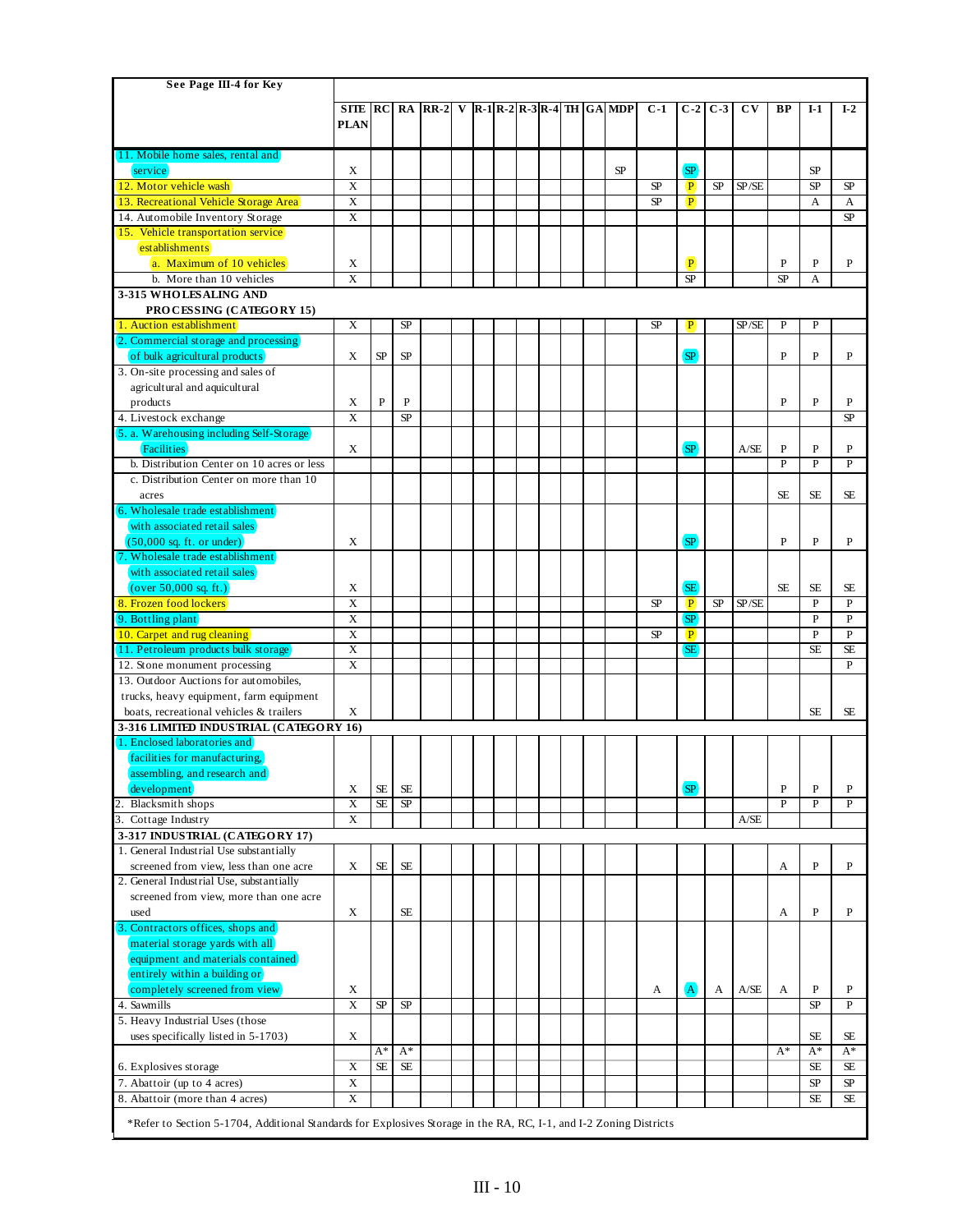| See Page III-4 for Key                                                         |                |                    |                            |                   |                   |                |                |                |             |              |             |                                                                                                                                                                                                                |                          |                                  |              |             |             |                     |                         |
|--------------------------------------------------------------------------------|----------------|--------------------|----------------------------|-------------------|-------------------|----------------|----------------|----------------|-------------|--------------|-------------|----------------------------------------------------------------------------------------------------------------------------------------------------------------------------------------------------------------|--------------------------|----------------------------------|--------------|-------------|-------------|---------------------|-------------------------|
|                                                                                | <b>SITE</b>    | RC                 | RA                         | $RR-2$            |                   |                |                |                |             |              |             | $R-1 R-2 R-3 R-4 $ TH $ GA $ MDP                                                                                                                                                                               | $C-1$                    | $C-2$                            | $C-3$        | CV          | BP          | $I-1$               | $I-2$                   |
|                                                                                | <b>PLAN</b>    |                    |                            |                   |                   |                |                |                |             |              |             |                                                                                                                                                                                                                |                          |                                  |              |             |             |                     |                         |
|                                                                                |                |                    |                            |                   |                   |                |                |                |             |              |             |                                                                                                                                                                                                                |                          |                                  |              |             |             |                     |                         |
| 3-318 AGRICULTURE (CATEGORY 18)                                                |                | P                  | $\mathbf P$                | P                 |                   | P              |                |                |             |              |             |                                                                                                                                                                                                                |                          |                                  | P            |             |             |                     | P                       |
| 1. Crop/Livestock Farm<br>2a. Horse Farm                                       |                | $\overline{P}$     | $\overline{\mathbf{P}}$    | $\overline{P}$    | P<br>$\, {\bf P}$ | $\mathbf P$    |                |                |             |              |             |                                                                                                                                                                                                                |                          | P<br>$\left  \mathbf{P} \right $ | $\mathbf{P}$ |             |             | P<br>$\overline{P}$ | $\overline{P}$          |
|                                                                                |                |                    | $\, {\bf P}$               |                   |                   |                |                |                |             |              |             |                                                                                                                                                                                                                |                          |                                  |              |             |             |                     |                         |
| 2b. Equestrian Instruction                                                     |                | <b>SP</b>          | $SE^{18}$                  | SP                | SP                | $\rm SP$       |                |                |             |              |             |                                                                                                                                                                                                                |                          |                                  |              |             |             |                     |                         |
| 2c. Horse Show                                                                 |                |                    | <b>SE</b>                  |                   |                   |                |                |                |             |              |             |                                                                                                                                                                                                                |                          |                                  |              |             |             |                     |                         |
| 3. Dairy farm                                                                  |                | <b>SP</b>          | $\mathbf P$                | SP                | SP                | SP             |                |                |             |              |             |                                                                                                                                                                                                                |                          |                                  |              |             |             | <b>SP</b>           | SP                      |
| 4. Cattle feed lot greater than 300 head                                       |                | SP                 | P                          | SP                |                   |                |                |                |             |              |             |                                                                                                                                                                                                                |                          |                                  |              |             |             | <b>SP</b>           | SP                      |
| 5. Swine farm greater than 20 sows                                             |                | SP<br>$\, {\bf P}$ | $\mathbf P$<br>$\mathbf P$ | SP<br>$\mathbf P$ | $\, {\bf P}$      | $\mathbf P$    |                |                |             |              |             |                                                                                                                                                                                                                |                          | P.                               | $\mathbf P$  |             |             | <b>SP</b><br>P      | $\rm SP$<br>$\mathbf P$ |
| 6. Truck farm<br>7. Poultry farm (over 1000 birds)                             |                | SP                 | $\mathbf P$                | SP                |                   |                |                |                |             |              |             |                                                                                                                                                                                                                |                          |                                  |              |             |             | <b>SP</b>           | SP                      |
| 8. Orchard/vineyard                                                            |                | ${\bf P}$          | $\mathbf P$                | $\mathbf P$       | SP                | <b>SP</b>      |                |                |             |              |             |                                                                                                                                                                                                                |                          |                                  |              |             |             | <b>SP</b>           | SP                      |
| 9. Plant nursery/greenhouse (less                                              |                |                    |                            |                   |                   |                |                |                |             |              |             |                                                                                                                                                                                                                |                          |                                  |              |             |             |                     |                         |
| than 10,000 sq. ft) wholesale only                                             |                | $\, {\bf P}$       | $\mathbf P$                | $\, {\bf P}$      | $\, {\bf P}$      | $\, {\bf P}$   |                |                |             |              |             |                                                                                                                                                                                                                |                          | (P)                              |              |             |             | $\mathbf P$         | P                       |
| 10. Greenhouse (more than 10,000)                                              |                |                    |                            |                   |                   |                |                |                |             |              |             |                                                                                                                                                                                                                |                          |                                  |              |             |             |                     |                         |
| sq. ft.) wholesale only                                                        | X              | <b>SP</b>          | P                          | SP                | <b>SP</b>         | $\rm SP$       |                |                |             |              |             |                                                                                                                                                                                                                |                          | $\overline{P}$                   |              |             |             | P                   | P                       |
| 11. Plant nursery/greenhouse retail sales                                      | X              | <b>SP</b>          | SP                         | SP                | SP                | $\rm SP$       |                |                |             |              |             |                                                                                                                                                                                                                |                          | $\overline{P}$                   |              |             |             | P                   | ${\bf P}$               |
| 12. Forestry<br>13. Distillation of industrial alcohol (ethanol)               |                | $\overline{P}$     | $\overline{P}$             | $\overline{P}$    | $\overline{P}$    | $\overline{P}$ | $\overline{P}$ | $\overline{P}$ | $\mathbf P$ | $\mathbf P$  | $\mathbf P$ | P                                                                                                                                                                                                              | $\mathbf P$              | $\overline{\mathbf{P}}$          | $\mathbf P$  | P/SE        |             | P                   | $\overline{P}$          |
| in conjunction with a farming operation                                        |                | <b>SP</b>          | SP                         | SP                | SP                | SP             |                |                |             |              |             |                                                                                                                                                                                                                |                          |                                  |              |             |             | <b>SP</b>           | <b>SP</b>               |
| 14. Land application of Class B Biosolids                                      |                |                    | A                          |                   |                   |                |                |                |             |              |             |                                                                                                                                                                                                                |                          |                                  |              |             |             |                     |                         |
| 15. Class B biosolids storage facility                                         |                |                    | SE                         |                   |                   |                |                |                |             |              |             |                                                                                                                                                                                                                |                          |                                  |              |             |             |                     | <b>SE</b>               |
| 16. a. Aquaculture occupying <10,000 sq.                                       |                |                    |                            |                   |                   |                |                |                |             |              |             |                                                                                                                                                                                                                |                          |                                  |              |             |             |                     |                         |
| ft. of land area, closed system only;                                          |                |                    |                            |                   |                   |                |                |                |             |              |             |                                                                                                                                                                                                                |                          |                                  |              |             |             |                     |                         |
| wholesale only                                                                 |                |                    | $\mathbf P$                |                   |                   |                |                |                |             |              |             |                                                                                                                                                                                                                |                          |                                  |              |             |             |                     | <b>SE</b>               |
| 16. b. Aquaculture, 10,000 sq. ft. or more                                     |                |                    |                            |                   |                   |                |                |                |             |              |             |                                                                                                                                                                                                                |                          |                                  |              |             |             |                     |                         |
| of land area, or with non-closed                                               |                |                    |                            |                   |                   |                |                |                |             |              |             |                                                                                                                                                                                                                |                          |                                  |              |             |             |                     |                         |
| system, or with retail sales                                                   |                |                    | $\rm SE$                   |                   |                   |                |                |                |             |              |             |                                                                                                                                                                                                                |                          |                                  |              |             |             |                     |                         |
| 17. Farm Winery with accessory uses,                                           |                |                    |                            |                   |                   |                |                |                |             |              |             |                                                                                                                                                                                                                |                          |                                  |              |             |             |                     |                         |
| including up to 2 events or activities per                                     |                |                    |                            |                   |                   |                |                |                |             |              |             |                                                                                                                                                                                                                |                          |                                  |              |             |             |                     |                         |
| month as set forth in Section 6-401(9)                                         |                | $\, {\bf P}$       | $\mathbf P$                |                   |                   |                |                |                |             |              |             |                                                                                                                                                                                                                |                          |                                  |              |             |             |                     |                         |
| 18.1 Farm Winery with Extended Business                                        |                |                    |                            |                   |                   |                |                |                |             |              |             |                                                                                                                                                                                                                |                          |                                  |              |             |             |                     |                         |
| Hours and/or up to 2 events or activities                                      |                |                    |                            |                   |                   |                |                |                |             |              |             |                                                                                                                                                                                                                |                          |                                  |              |             |             |                     |                         |
| per month as set forth in Section                                              |                |                    |                            |                   |                   |                |                |                |             |              |             |                                                                                                                                                                                                                |                          |                                  |              |             |             |                     |                         |
| $6-401(9)$ , plus 1 Special Event per                                          |                |                    |                            |                   |                   |                |                |                |             |              |             |                                                                                                                                                                                                                |                          |                                  |              |             |             |                     |                         |
| month pursuant to Section 5-1810.1                                             |                | А                  | А                          |                   |                   |                |                |                |             |              |             |                                                                                                                                                                                                                |                          |                                  |              |             |             |                     |                         |
| 18.2 Farm Winery with additional Special                                       |                |                    |                            |                   |                   |                |                |                |             |              |             |                                                                                                                                                                                                                |                          |                                  |              |             |             |                     |                         |
| Events per Section 5-1810.2                                                    | X              | <b>SE</b>          | <b>SE</b>                  |                   |                   |                |                |                |             |              |             |                                                                                                                                                                                                                |                          |                                  |              |             |             |                     |                         |
| 19. Aviary, Commercial                                                         |                | SP                 | $S\!P$                     | SP                |                   |                |                |                |             |              |             |                                                                                                                                                                                                                |                          |                                  |              |             |             |                     |                         |
| 20. Lumber Yard with incidental retail sales                                   |                |                    |                            |                   |                   |                |                |                |             |              |             |                                                                                                                                                                                                                |                          |                                  |              |             |             |                     |                         |
| of less than 5,000 square feet in size<br>21. Adaptive Reuse Within Non-Common | X              |                    |                            |                   |                   |                |                |                |             |              |             |                                                                                                                                                                                                                |                          | $\mathbf{P}$                     |              |             | $\mathbf P$ | $\mathbf{P}$        |                         |
| Open Space                                                                     | X              | <b>SE</b>          | <b>SE</b>                  |                   |                   |                |                |                |             |              |             |                                                                                                                                                                                                                |                          |                                  |              |             |             |                     |                         |
| 22. Farmer's Market                                                            | X              |                    | SP                         |                   |                   |                |                |                |             |              |             |                                                                                                                                                                                                                |                          |                                  |              |             |             |                     |                         |
| 23. Petting Zoo                                                                |                |                    |                            |                   |                   |                |                |                |             |              |             |                                                                                                                                                                                                                |                          |                                  |              |             |             |                     |                         |
| 3-319 EXTRACTION                                                               |                |                    |                            |                   |                   |                |                |                |             |              |             |                                                                                                                                                                                                                |                          |                                  |              |             |             |                     |                         |
| ( CATEGORY 19)                                                                 |                |                    |                            |                   |                   |                |                |                |             |              |             |                                                                                                                                                                                                                |                          |                                  |              |             |             |                     |                         |
| 1. Mining, quarrying, mineral processing                                       |                |                    |                            |                   |                   |                |                |                |             |              |             |                                                                                                                                                                                                                |                          |                                  |              |             |             |                     |                         |
| (on-site) including associated concrete                                        |                |                    |                            |                   |                   |                |                |                |             |              |             |                                                                                                                                                                                                                |                          |                                  |              |             |             |                     |                         |
| batching and asphalt mixing                                                    | X              | $\rm SE$           | $\rm SE$                   |                   |                   |                |                |                |             |              |             |                                                                                                                                                                                                                |                          |                                  |              |             |             |                     | $\rm SE$                |
| <b>3-320 PUBLIC UTILITIES</b><br>(CATEGORY 20)                                 |                |                    |                            |                   |                   |                |                |                |             |              |             |                                                                                                                                                                                                                |                          |                                  |              |             |             |                     |                         |
| 1. Electrical substation distribution                                          |                |                    |                            |                   |                   |                |                |                |             |              |             |                                                                                                                                                                                                                |                          |                                  |              |             |             |                     |                         |
| centers and transformer stations                                               | X              | $\rm SE$           | $\rm SE$                   | $\rm SE$          | $\rm SE$          | $\rm SE$       | $\rm SE$       | $\rm SE$       | $\rm SE$    | <b>SE</b>    | <b>SE</b>   | $\rm SE$                                                                                                                                                                                                       |                          | SE <sup></sup>                   | $\rm SE$     |             | $\mathbf P$ | $\mathbf P$         | P                       |
| 2. Natural gas, oil and other petroleum                                        |                |                    |                            |                   |                   |                |                |                |             |              |             |                                                                                                                                                                                                                |                          |                                  |              |             |             |                     |                         |
| products metering, regulation,                                                 |                |                    |                            |                   |                   |                |                |                |             |              |             |                                                                                                                                                                                                                |                          |                                  |              |             |             |                     |                         |
| compressor and local office space                                              |                |                    |                            |                   |                   |                |                |                |             |              |             |                                                                                                                                                                                                                |                          |                                  |              |             |             |                     |                         |
| incidental thereto and necessary                                               |                |                    |                            |                   |                   |                |                |                |             |              |             |                                                                                                                                                                                                                |                          |                                  |              |             |             |                     |                         |
| for the operation of such stations                                             |                |                    |                            |                   |                   |                |                |                |             |              |             |                                                                                                                                                                                                                |                          |                                  |              |             |             |                     |                         |
| but not including any storage facilities<br>Aboveground water and sewer        | X              | <b>SE</b>          | $\rm SE$                   | $\rm SE$          | $\rm SE$          | $\rm SE$       | $\rm SE$       | $\rm SE$       | $\rm SE$    | <b>SE</b>    | SE          | $\rm SE$                                                                                                                                                                                                       |                          |                                  |              |             | $\mathbf P$ | $\mathbf{P}$        | $\mathbf P$             |
| pumping storage facilities                                                     | X              | <b>SE</b>          | $\rm SE$                   | $\rm SE$          | $\rm SE$          | $\rm SE$       | SE             | $\rm SE$       | <b>SE</b>   |              |             |                                                                                                                                                                                                                |                          | SE <sup></sup>                   | <b>SE</b>    |             | <b>SE</b>   | $\rm SE$            | <b>SE</b>               |
| 4. Water and sewage pumping and                                                |                |                    |                            |                   |                   |                |                |                |             |              |             |                                                                                                                                                                                                                |                          |                                  |              |             |             |                     |                         |
| storage facilities, below ground                                               |                | $\mathbf P$        | $\mathbf{P}$               | $\mathbf{P}$      | $\, {\bf P}$      | $\, {\bf P}$   | $\, {\bf P}$   | $\, {\bf P}$   | $\mathbf P$ | $\, {\bf P}$ | ${\bf P}$   | $\mathbf P$                                                                                                                                                                                                    | $\mathbf P$              | (P)                              | $\mathbf P$  | $\mathbf P$ | $\mathbf P$ | $\overline{P}$      | $\mathbf P$             |
| 5. Electrical generating plants and                                            |                |                    |                            |                   |                   |                |                |                |             |              |             |                                                                                                                                                                                                                |                          |                                  |              |             |             |                     |                         |
| facilities                                                                     | X              |                    | $\rm SE$                   |                   |                   |                |                |                |             |              |             |                                                                                                                                                                                                                |                          |                                  |              |             |             |                     | $\rm SE$                |
| 6. Utility transmission facilities not                                         |                |                    |                            |                   |                   |                |                |                |             |              |             |                                                                                                                                                                                                                |                          |                                  |              |             |             |                     |                         |
| subject to State Corporation                                                   |                |                    |                            |                   |                   |                |                |                |             |              |             |                                                                                                                                                                                                                |                          | SE <sup></sup>                   |              |             |             |                     |                         |
| Commission<br>7. Sewage treatment system, disposal and                         | X              | <b>SE</b>          | <b>SE</b>                  | <b>SE</b>         | SE                | SE             | SE             | SE             | SE          |              | SE SE       | <b>SE</b>                                                                                                                                                                                                      |                          |                                  | <b>SE</b>    |             | <b>SE</b>   | <b>SE</b>           | SE                      |
| (water purification)                                                           | $\overline{X}$ |                    | $SE$ $SE$                  |                   |                   |                |                |                |             |              |             | $\overline{\text{SE}}$ $\overline{\text{SE}}$ $\overline{\text{SE}}$ $\overline{\text{SE}}$ $\overline{\text{SE}}$ $\overline{\text{SE}}$ $\overline{\text{SE}}$ $\overline{\text{SE}}$ $\overline{\text{SE}}$ | $\overline{\mathsf{SE}}$ | SE                               | SE           | SE          | 'se         | SE                  | SE                      |